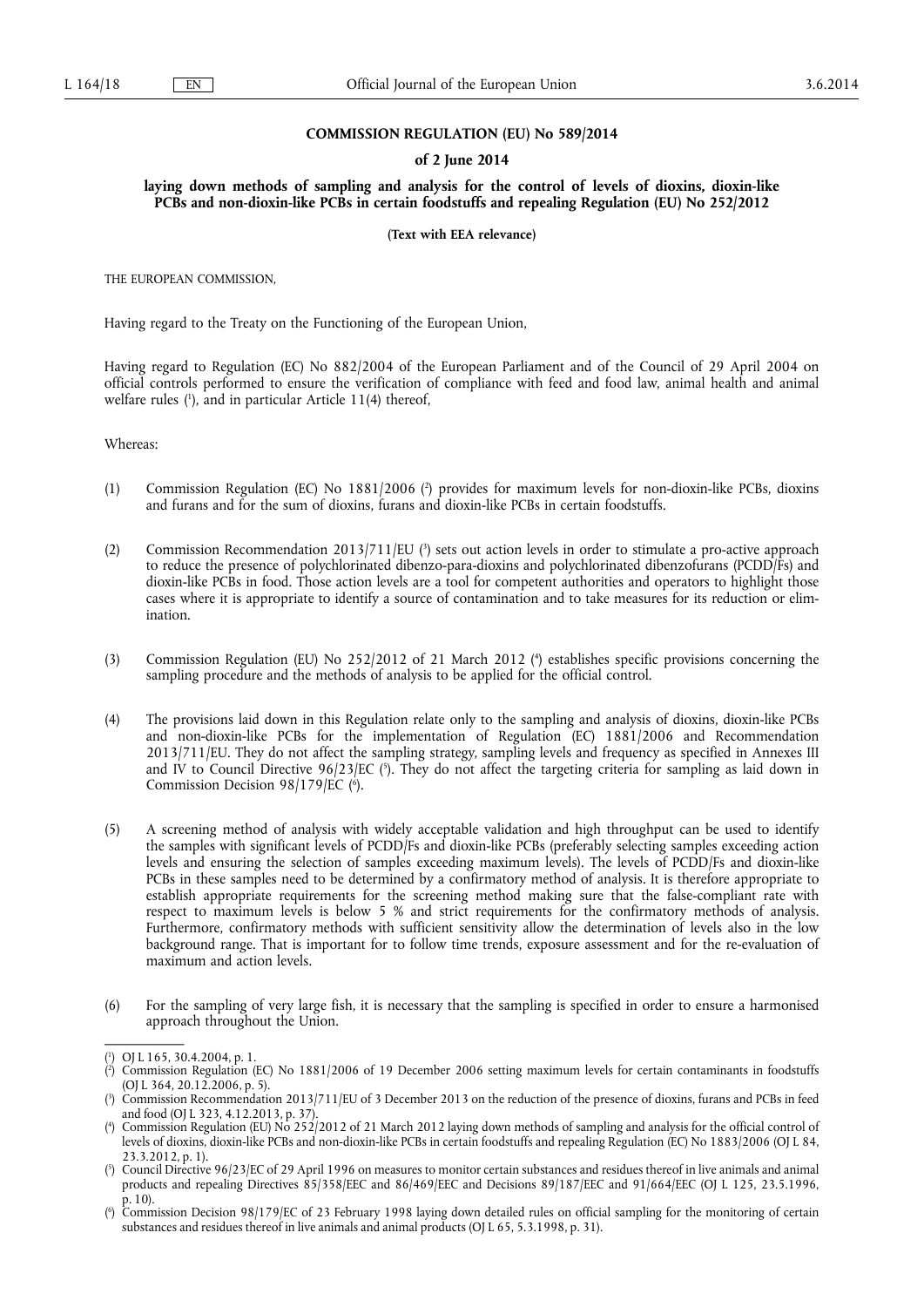- (7) In fish of the same species originating from the same region, the level of dioxins, dioxin-like PCBs and nondioxin-like PCBs can be different depending on the size and/or the age of the fish. Moreover, the level of dioxins, dioxin-like PCBs and non-dioxin-like PCBs is not necessarily the same in all parts of the fish. Therefore, it is necessary that the sampling and sample preparation is specified in order to ensure a harmonised approach throughout the Union.
- (8) It is important that analytical results are reported and interpreted in a uniform way in order to ensure a harmonised enforcement approach throughout the Union.
- (9) In addition to the gas chromatography/high resolution mass spectrometry (GC-HRMS), technical progress and developments have shown that also gas chromatography/tandem mass spectrometry (GC-MS/MS) can be used as a confirmatory method for checking compliance with the maximum level (ML). Regulation (EU) No 252/2012 should therefore be replaced by a new Regulation providing for the use of gas chromatography/tandem mass spectrometry (GC-MS/MS) as an appropriate confirmatory method for checking compliance with the maximum level.
- (10) The measures provided for in this Regulation are in accordance with the opinion of the Standing Committee on the Food Chain and Animal Health,

HAS ADOPTED THIS REGULATION:

# *Article 1*

For the purposes of this Regulation, the definitions and abbreviations set out in Annex I shall apply.

# *Article 2*

Sampling for the official control of the levels of dioxins, furans, dioxin-like PCBs and non-dioxin-like PCBs in foodstuffs listed in Section 5 of the Annex to Regulation (EC) No 1881/2006 shall be carried out in accordance with the methods set out in Annex II to this Regulation.

## *Article 3*

Sample preparation and analyses for the control of the levels of dioxins, furans and dioxin-like PCBs in foodstuffs listed in Section 5 of the Annex to Regulation (EC) No 1881/2006 shall be carried out in accordance with the methods set out in Annex III to this Regulation.

#### *Article 4*

Analyses for the control of the levels of non-dioxin-like PCBs in foodstuffs listed in Section 5 of the Annex to Regulation (EC) No 1881/2006 shall be carried out in accordance with the requirements for methods of analysis set out in Annex IV to this Regulation.

#### *Article 5*

Regulation (EU) No 252/2012 is hereby repealed.

References to the repealed Regulation shall be construed as references to this Regulation.

# *Article 6*

This Regulation shall enter into force on the twentieth day following that of its publication in the *Official Journal of the European Union*.

This Regulation shall be binding in its entirety and directly applicable in all Member States.

Done at Brussels, 2 June 2014.

*For the Commission The President*  José Manuel BARROSO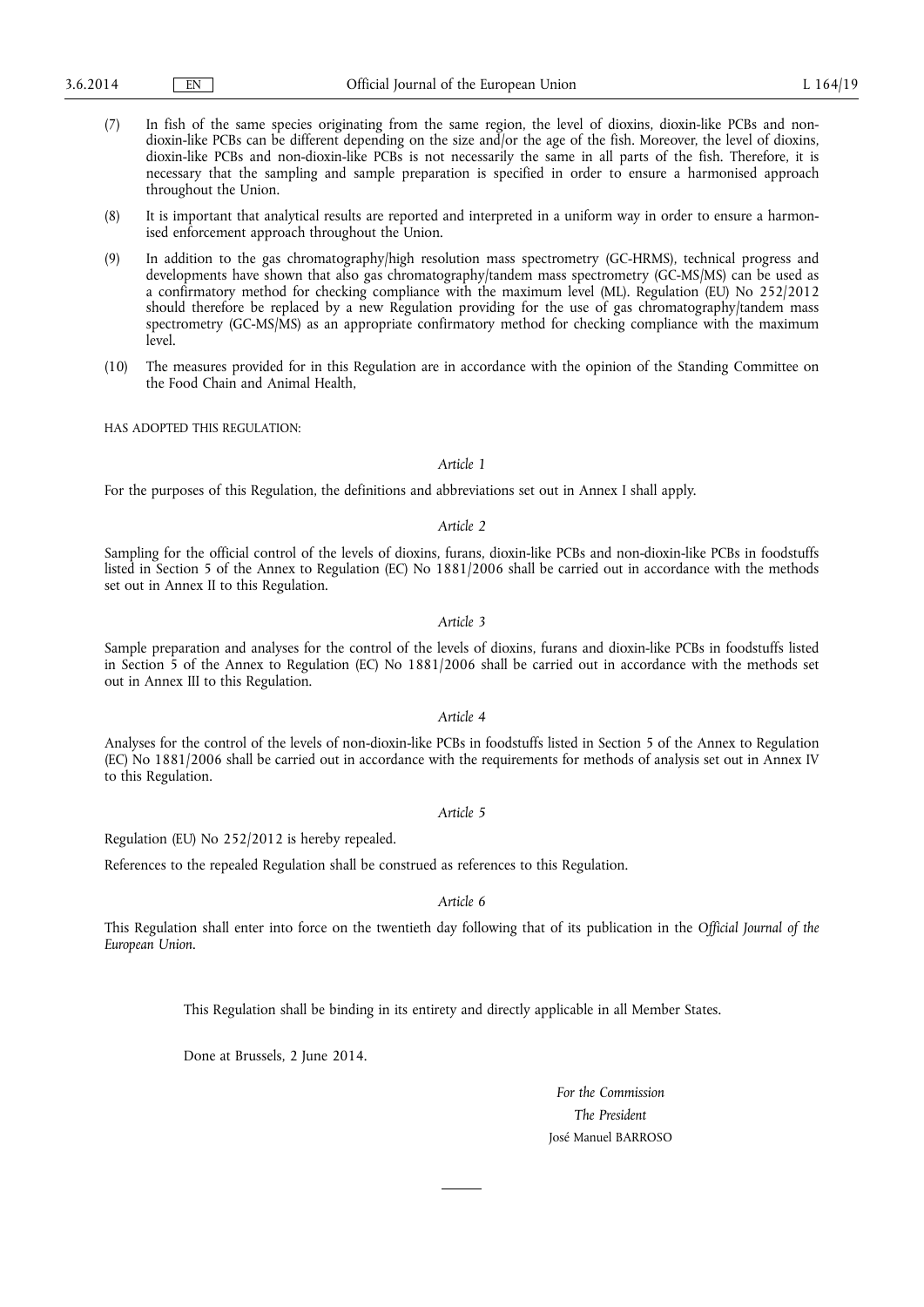#### *ANNEX I*

#### **DEFINITIONS AND ABBREVIATIONS**

#### I. DEFINITIONS

For the purposes of this Regulation the definitions laid down in Annex I to Commission Decision 2002/657/EC of 14 August 2002 implementing Council Directive 96/23/EC concerning the performance of analytical methods and the interpretation of results ( 1 ) shall apply.

Further to these definitions, the following definitions shall apply for the purposes of this Regulation:

- 1.1. 'Action level' means the level of a given substance, as laid down in Annex to Recommendation 2013/711/EU, which triggers investigations to identify the source of that substance in cases where increased levels of the substance are detected.
- 1.2. 'Screening methods' means methods used for selection of those samples with levels of PCDD/Fs and dioxin-like PCBs that exceed the maximum levels or the action levels. They shall allow a cost-effective high samplethroughput, thus increasing the chance to discover new incidents with high exposure and health risks to consumers. Screening methods shall be based on bioanalytical or GC-MS methods. Results from samples exceeding the cut-off value to check compliance with the maximum level shall be verified by a full re-analysis from the original sample by a confirmatory method.
- 1.3. 'Confirmatory methods' means methods that provide full or complementary information enabling the PCDD/Fs and dioxin-like PCBs to be identified and quantified unequivocally at the maximum or in case of need at the action level. Such methods utilise gas chromatography/high resolution mass spectrometry (GC-HRMS) or gas chromatography/tandem mass spectrometry (GC-MS/MS).
- 1.4. 'Bioanalytical methods' means methods based on the use of biological principles like cell-based assays, receptorassays or immunoassays. They do not give results at the congener level but merely an indication ( 2 ) of the TEQ level, expressed in Bioanalytical Equivalents (BEQ) to acknowledge the fact that not all compounds present in a sample extract that produce a response in the test may obey all requirements of the TEQ-principle.
- 1.5. 'Bioassay apparent recovery' means the BEQ level calculated from the TCDD or PCB 126 calibration curve corrected for the blank and then divided by the TEQ level determined by the confirmatory method. It attempts to correct factors like the loss of PCDD/PCDFs and dioxin-like compounds during the extraction and clean-up steps, co-extracted compounds increasing or decreasing the response (agonistic and antagonistic effects), the quality of the curve fit, or differences between the TEF and the REP values. The bioassay apparent recovery is calculated from suitable reference samples with representative congener patterns around the maximum or action level.
- 1.6. 'Semi-quantitative methods' means methods which give an approximate indication of the concentration of the putative analyte, while the numerical result does not meet the requirements for quantitative methods.
- 1.7. 'Accepted specific limit of quantification of an individual congener in a sample' means the lowest content of the analyte that can be measured with reasonable statistical certainty, fulfilling the identification criteria as described in internationally recognised standards, for example, in standard EN 16215:2012 (Animal feed — Determination of dioxins and dioxin-like PCBs by GC/HRMS and of indicator PCBs by GC/HRMS) and/or in EPA methods 1613 and 1668 as revised.

The limit of quantification of an individual congener may be identified as

- (a) the concentration of an analyte in the extract of a sample which produces an instrumental response at two different ions to be monitored with a S/N (signal/noise) ratio of 3:1 for the less intensive raw data signal;
	- or, if for technical reasons the signal-to-noise calculation does not provide reliable results,
- (b) The lowest concentration point on a calibration curve that gives an acceptable ( $\leq 30\%$ ) and consistent (measured at least at the start and at the end of an analytical series of samples) deviation to the average relative response factor calculated for all points on the calibration curve in each series of samples (3).

<sup>(</sup> 1 ) Commission Decision 2002/657/EC of 14 August 2002 implementing Council Directive 96/23/EC concerning the performance of analytical methods and the interpretation of results (OJ L 221, 17.8.2002, p. 8).

<sup>(</sup> 2 ) Bioanalytical methods are not specific to those congeners included in the TEF-scheme. Other structurally related AhR-active compounds may be present in the sample extract which contribute to the overall response. Therefore, bioanalytical results cannot be an estimate but rather an indication of the TEQ level in the sample.

<sup>(</sup> 3 ) The LOQ is calculated from the lowest concentration point taking into account the recovery of internal standards and sample intake.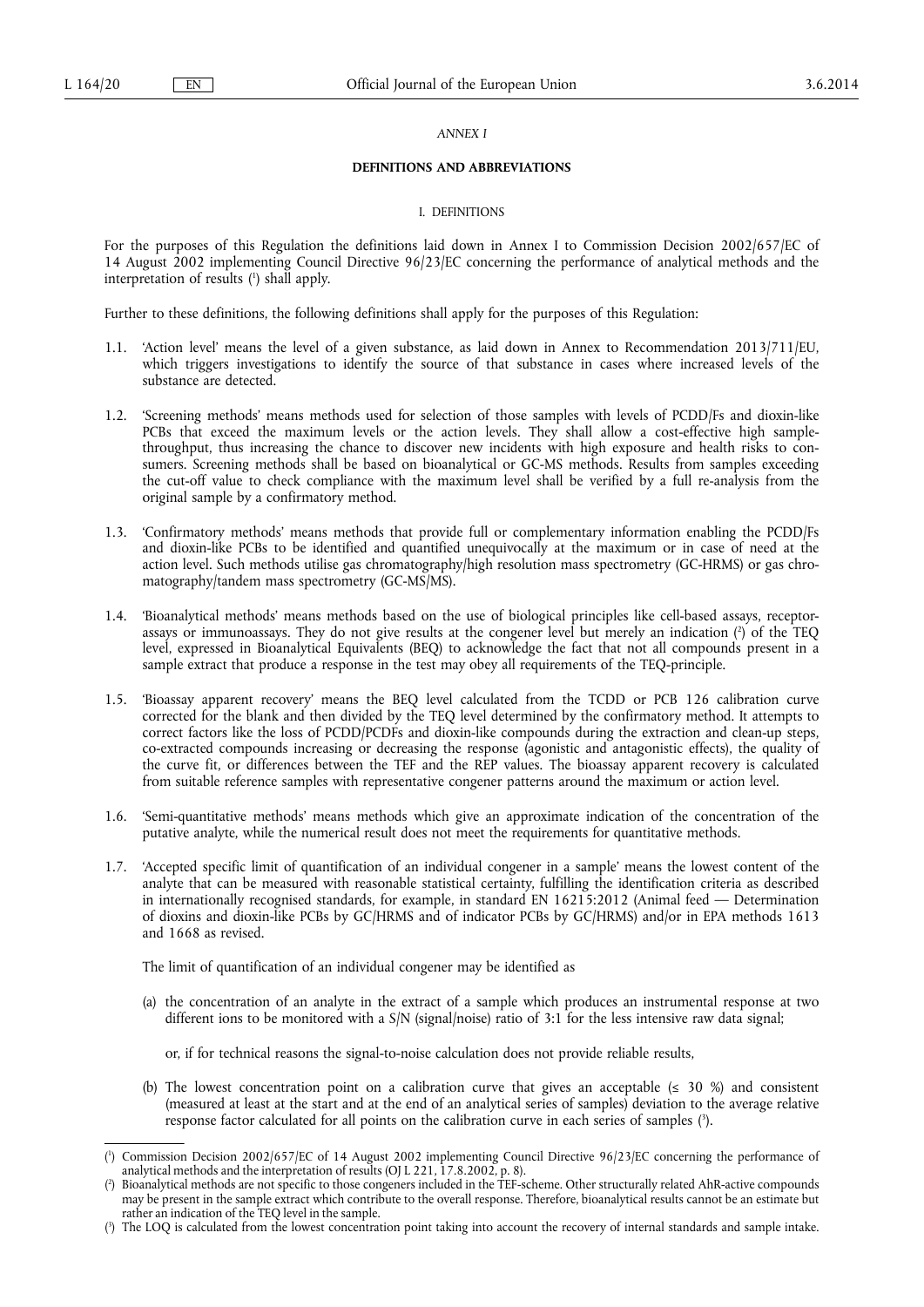- 1.8. 'Upper-bound' means the concept which requires using the limit of quantification for the contribution of each non-quantified congener.
- 1.9. 'Lower-bound' means the concept which requires using zero for the contribution of each non-quantified congener.
- 1.10. 'Medium-bound' means the concept which requires using half of the limit of quantification calculating the contribution of each non-quantified congener.
- 1.11. 'Lot' means an identifiable quantity of food delivered at one time and determined by the official to have common characteristics, such as origin, variety, type of packing, packer, consignor or markings. In the case of fish and fishery products, also the size of fish shall be comparable. In case the size and/or weight of the fish is not comparable within a consignment, the consignment may still be considered as a lot but a specific sampling procedure has to be applied.
- 1.12. 'Sublot' means designated part of a large lot in order to apply the sampling method on that designated part. Each sublot must be physically separated and identifiable.
- 1.13. 'Incremental sample' means a quantity of material taken from a single place in the lot or sublot.
- 1.14. 'Aggregate sample' means the combined total of all the incremental samples taken from the lot or sublot.
- 1.15. 'Laboratory sample': a representative part/quantity of the aggregate sample intended for the laboratory.

#### II. ABBREVIATIONS USED

| <b>BEQ</b>  | Bioanalytical Equivalents         |
|-------------|-----------------------------------|
| GC          | Gas chromatography                |
| <b>HRMS</b> | High resolution mass spectrometry |
| <b>LRMS</b> | Low resolution mass spectrometry  |
| MS/MS       | Tandem mass spectrometry          |
| <b>PCB</b>  | Polychlorinated biphenyls         |
| <b>PCDD</b> | Polychlorinated dibenzo-p-dioxins |
| <b>PCDF</b> | Polychlorinated dibenzofurans     |
| QC          | Quality control                   |
| <b>REP</b>  | Relative potency                  |
| TEF         | Toxic Equivalency Factor          |
| TEQ         | Toxic Equivalents                 |
| <b>TCDD</b> | Tetrachlorodibenzodioxin          |
| U           | Expanded measurement uncertainty  |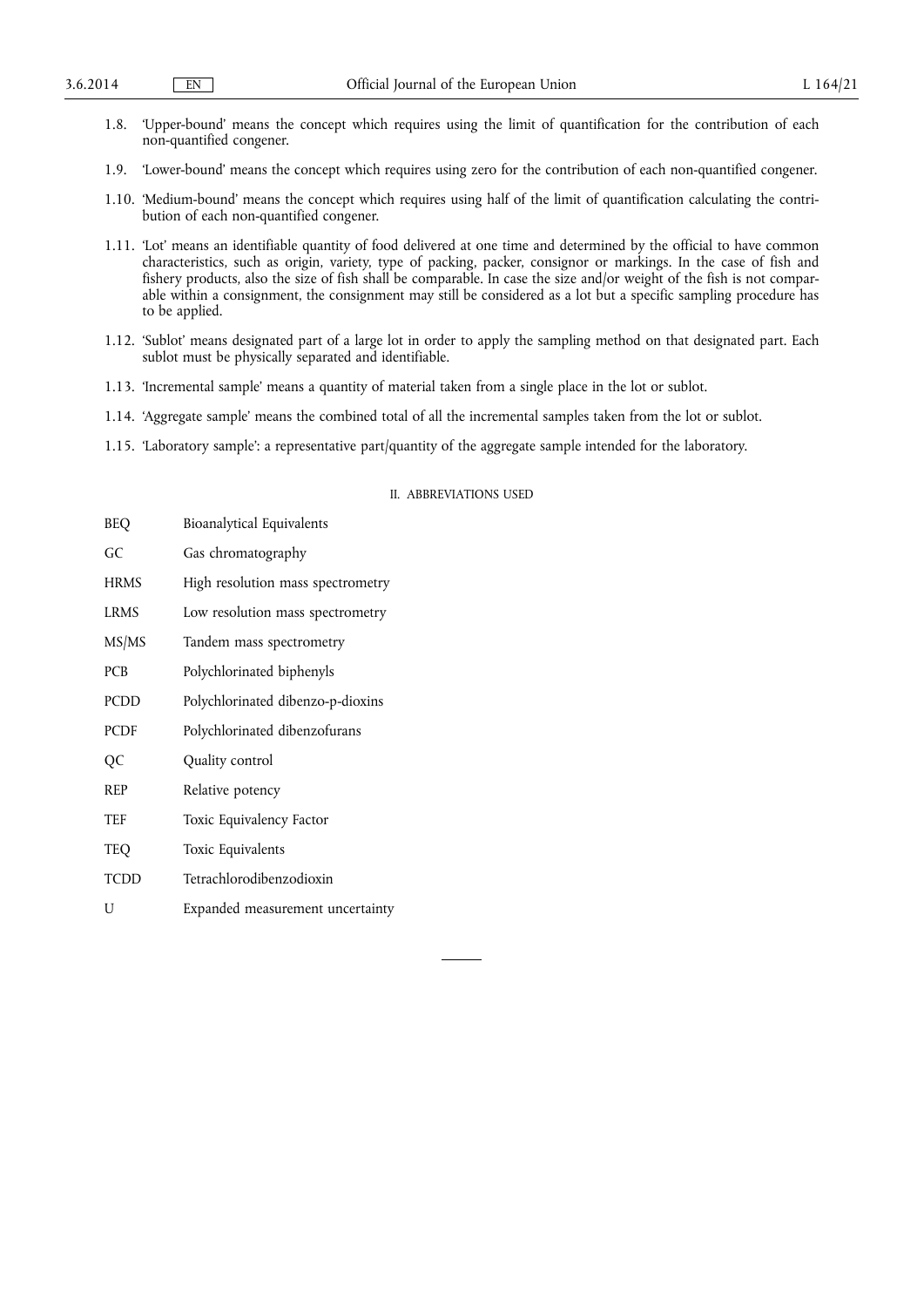#### *ANNEX II*

#### **METHODS OF SAMPLING FOR OFFICIAL CONTROL OF LEVELS OF DIOXINS (PCDD/PCDF), DIOXIN-LIKE PCBs AND NON-DIOXIN-LIKE PCBs IN CERTAIN FOODSTUFFS**

#### I. SCOPE

Samples intended for the official control of the levels of dioxins (PCDD/PCDF), dioxin-like PCBs and non-dioxin-like PCBs, hereafter referred to as dioxins and PCBs, in foodstuffs shall be taken according to the methods described in this Annex. Aggregate samples thus obtained shall be considered as representative of the lots or sublots from which they are taken. Compliance with maximum levels laid down in Regulation (EC) No 1881/2006 setting maximum levels for certain contaminants in foodstuffs shall be established on the basis of the levels determined in the laboratory samples.

## II. GENERAL PROVISIONS

# 1. **Personnel**

Sampling shall be performed by an authorised person as designated by the Member State.

## 2. **Material to be sampled**

Each lot or sublot, which is to be examined, shall be sampled separately.

## 3. **Precautions to be taken**

In the course of sampling and preparation of the samples, precautions shall be taken to avoid any changes, which would affect the content of dioxins and PCBs, adversely affect the analytical determination or make the aggregate samples unrepresentative.

#### 4. **Incremental samples**

As far as possible incremental samples shall be taken at various places distributed throughout the lot or sublot. Departure from such procedure shall be recorded in the record provided for under point II.8 of this Annex.

#### 5. **Preparation of the aggregate sample**

The aggregate sample shall be made up by combining the incremental samples. It shall be at least 1 kg unless not practical, e.g. when a single package has been sampled or when the product has a very high commercial value.

#### 6. **Replicate samples**

The replicate samples for enforcement, defence and reference purposes shall be taken from the homogenised aggregate sample, unless such procedure conflicts with Member States' rules as regard the rights of the food business operator. The size of the laboratory samples for enforcement shall be sufficient to allow at least for duplicate analyses.

#### 7. **Packaging and transmission of samples**

Each sample shall be placed in a clean, inert container offering adequate protection from contamination, from loss of analytes by adsorption to the internal wall of the container and against damage in transit. All necessary precautions shall be taken to avoid any change in composition of the sample, which might arise during transportation or storage.

# 8. **Sealing and labelling of samples**

Each sample taken for official use shall be sealed at the place of sampling and identified following the rules of the Member States.

A record shall be kept of each sampling, permitting each lot to be identified unambiguously and giving the date and place of sampling together with any additional information likely to be of assistance to the analyst.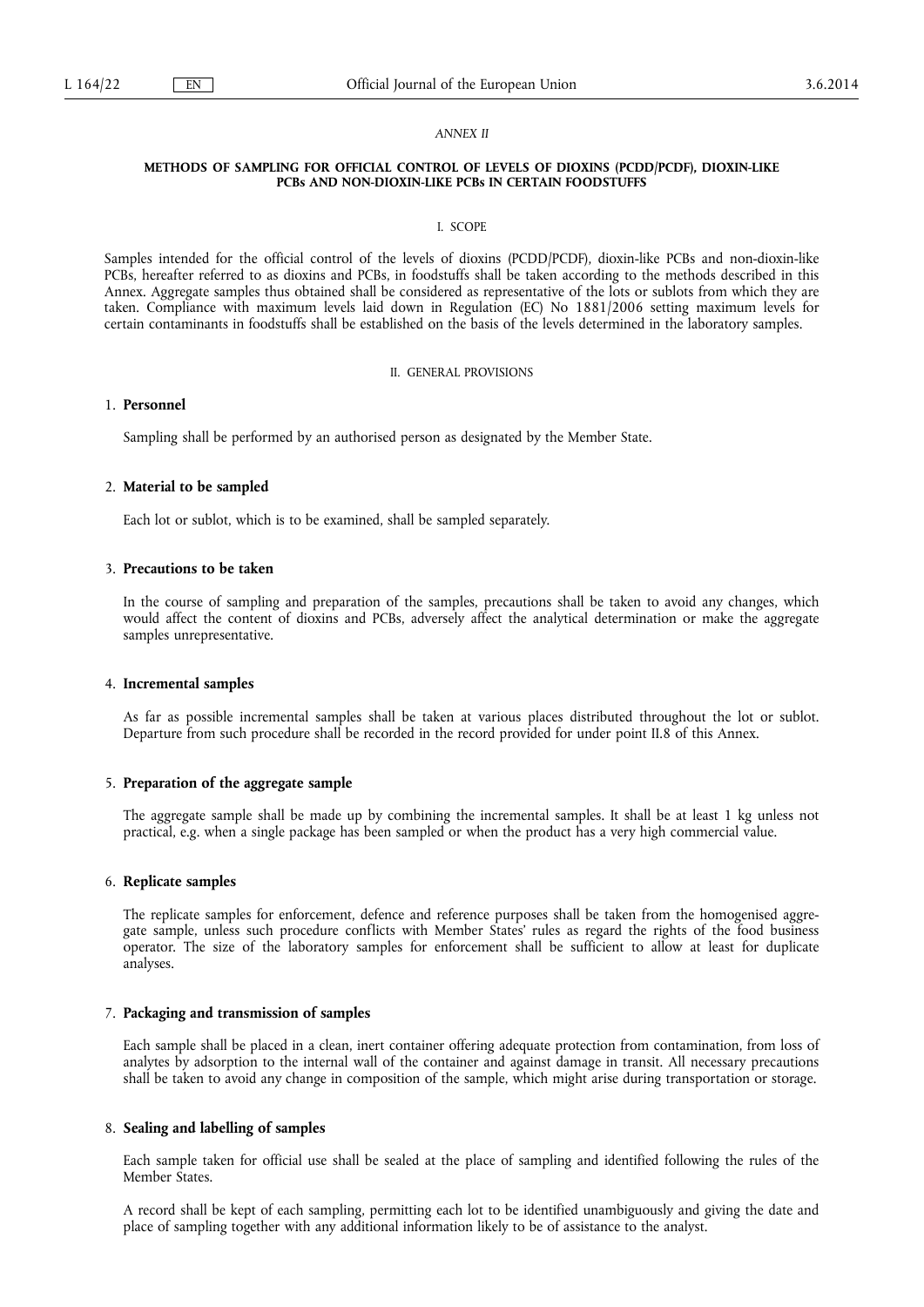### III. SAMPLING PLAN

The sampling method applied shall ensure that the aggregate sample is representative for the (sub)lot that is to be controlled.

### 1. **Division of lots into sublots**

Large lots shall be divided into sublots on condition that the sublot can be separated physically. For products traded in large bulk consignments (e.g. vegetable oils) Table 1 shall apply. For other products Table 2 shall apply. Taking into account that the weight of the lot is not always an exact multiple of the weight of the sublots, the weight of the sublot may exceed the mentioned weight by a maximum of 20 %.

## *Table 1*

#### **Subdivision of lots into sublots for products traded in bulk consignments**

| Lot weight (ton)         | Weight or number of sublots |
|--------------------------|-----------------------------|
| $\geq 1,500$             | 500 tonnes                  |
| $>$ 300 and < 1 500      | 3 sublots                   |
| $\geq 50$ and $\leq 300$ | 100 tonnes                  |
| < 50                     |                             |

*Table 2* 

#### **Subdivision of lots into sublots for other products**

| Lot weight (ton) | Weight or number of sublots |
|------------------|-----------------------------|
| $\geq 15$        | $15-30$ tonnes              |
| <15              |                             |

# 2. **Number of incremental samples**

The aggregate sample uniting all incremental samples shall be at least 1 kg (see point II.5 of this Annex).

The minimum number of incremental samples to be taken from the lot or sublot shall be as given in Tables 3 and 4.

In the case of bulk liquid products the lot or sublot shall be thoroughly mixed insofar as possible and insofar it does not affect the quality of the product, by either manual or mechanical means immediately prior to sampling. In this case, a homogeneous distribution of contaminants is assumed within a given lot or sublot. It is therefore sufficient to take three incremental samples from a lot or sublot to form the aggregate sample.

The incremental samples shall be of similar weight. The weight of an incremental sample shall be at least 100 grams.

Departure from this procedure must be recorded in the record provided for under point II.8 of this Annex. In accordance with the provisions of Decision 97/747/EC fixing the levels and frequencies of sampling provided for by Directive 96/23/EC for the monitoring of certain substances and residues thereof in certain animal products, the aggregate sample size for hen eggs is at least 12 eggs (for bulk lots as well for lots consisting of individual packages, tables 3 and 4 shall apply).

| αr |  |
|----|--|
|----|--|

## **Minimum number of incremental samples to be taken from the lot or sublot**

| Weight or volume of lot/sublot (in kg or litre) | Minimum number of incremental samples to be taken |
|-------------------------------------------------|---------------------------------------------------|
| < 50                                            |                                                   |
| 50 to 500                                       |                                                   |
| > 500                                           | 10                                                |

If the lot or sublot consists of individual packages or units, then the number of packages or units which shall be taken to form the aggregate sample is given in Table 4.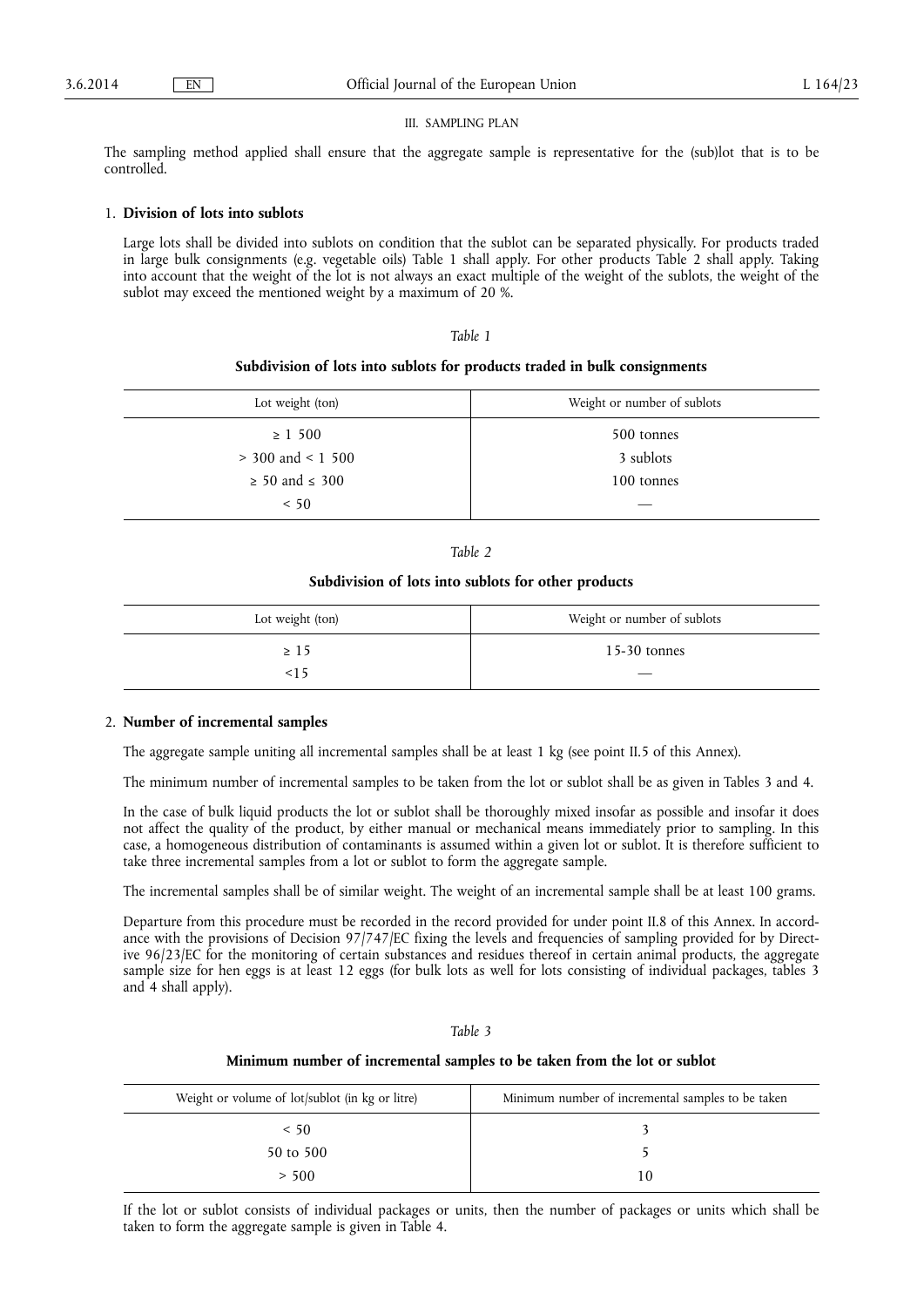#### *Table 4*

# **Number of packages or units (incremental samples) which shall be taken to form the aggregate sample if the lot or sublot consists of individual packages or units**

| Number of packages or units in the lot/sublot | Number of packages or units to be taken    |
|-----------------------------------------------|--------------------------------------------|
| 1 to 25                                       | at least 1 package or unit                 |
| 26 to 100                                     | about 5 %, at least 2 packages or units    |
| >100                                          | about 5 %, at maximum 10 packages or units |

# 3. **Specific provisions for the sampling of lots containing whole fishes of comparable size and weight**

Fishes are considered as being of comparable size and weight in case the difference in size and weight does not exceed about 50 %.

The number of incremental samples to be taken from the lot are defined in Table 3. The aggregate sample uniting all incremental samples shall be at least 1 kg (see point II.5).

— In case the lot to be sampled contains small fishes (individual fishes weighing < about 1 kg), the whole fish is taken as incremental sample to form the aggregate sample. In case the resulting aggregate sample weighs more than 3 kg, the incremental samples may consist of the middle part, weighing each at least 100 grams, of the fishes forming the aggregate sample. The whole part to which the maximum level is applicable is used for homogenisation of the sample.

The middle part of the fish is where the centre of gravity is. This is located in most cases at the dorsal fin (in case the fish has a dorsal fin) or halfway between the gill opening and the anus.

— In case the lot to be sampled contains larger fishes (individual fishes weighing more than about 1 kg), the incremental sample consists of the middle part of the fish. Each incremental sample weighs at least 100 grams.

For fishes of intermediate size (about 1-6 kg) the incremental sample is taken as a slice of the fish from backbone to belly in the middle part of the fish.

For very large fishes (e.g. > about 6 kg), the incremental part is taken from the right side (frontal view) dorsolateral muscle meat in the middle part of the fish In case the taking of such a piece of the middle part of the fish would result in a significant economic damage, taking of three incremental samples of at least 350 grams each may be considered as being sufficient, independently of the size of the lot or alternatively an equal part of the muscled meat close to the tail part and the muscle meat close to the head part of one fish may be taken to form the incremental sample being representative for the level of dioxins in the whole fish.

## 4. **Sampling of lots of fish containing whole fishes of different size and/or weight**

- The provisions of point III.3 as regards sample constitution shall apply.
- In case a size or weight class/category is predominant (about 80 % or more of the lot), the sample is taken from fishes with the predominant size or weight. This sample is to be considered as being representative for the whole lot.
- In case no particular size or weight class/category predominates, then it must be ensured that the fishes selected for the sample are representative for the lot. Specific guidance for such cases is provided in 'Guidance on sampling of whole fishes of different size and/or weight' ( 1 ).

#### 5. **Sampling at retail stage**

Sampling of foodstuffs at retail stage shall be done where possible in accordance with the sampling provisions set out in point III.2 of this Annex.

<sup>(</sup> 1 ) [http://ec.europa.eu/food/food/chemicalsafety/contaminants/dioxins\\_en.htm](http://ec.europa.eu/food/food/chemicalsafety/contaminants/dioxins_en.htm)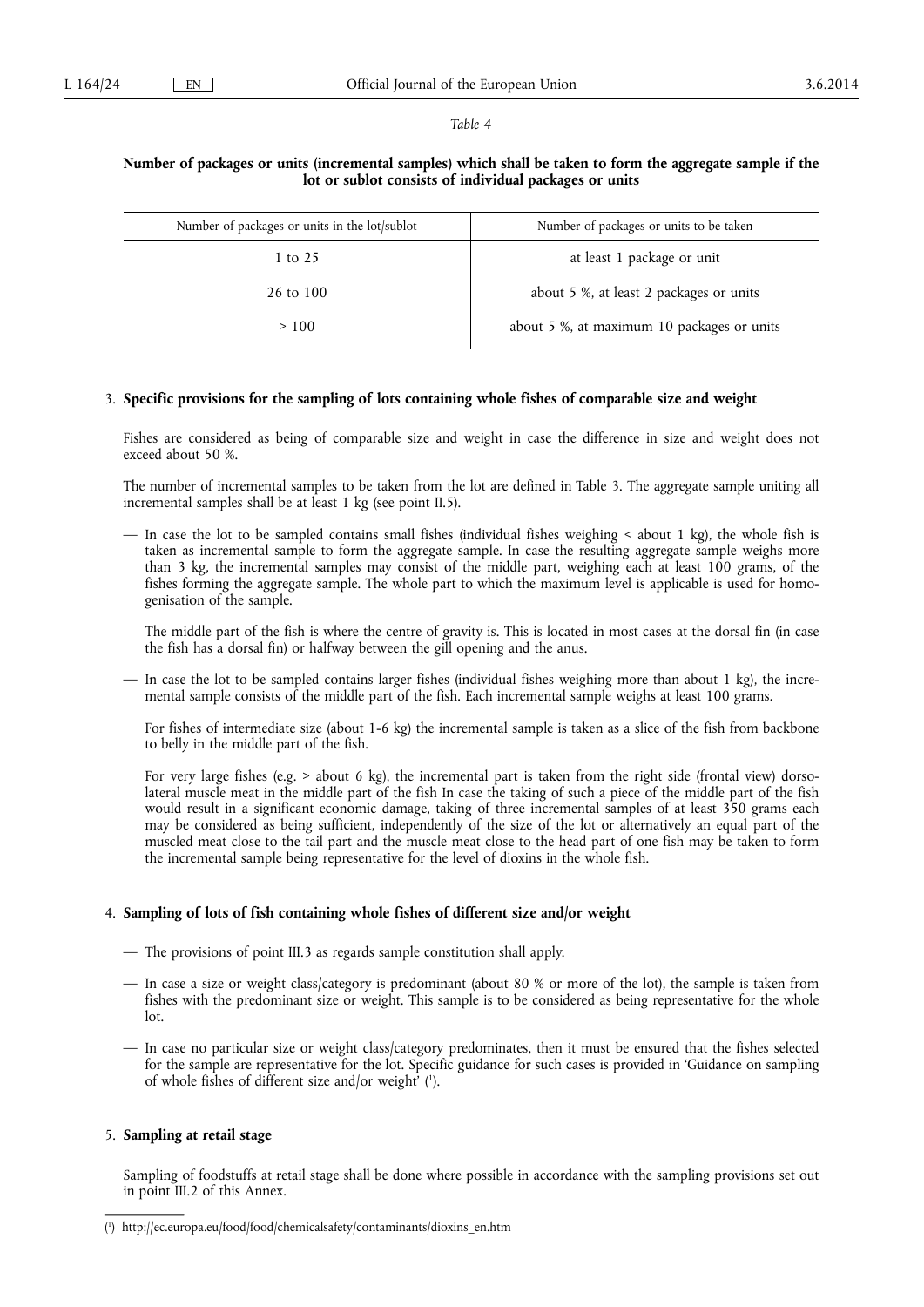Where this is not possible, an alternative method of sampling at retail stage may be used provided that it ensures sufficient representativeness for the sampled lot or sublot.

## IV. COMPLIANCE OF THE LOT OR SUBLOT WITH THE SPECIFICATION

# 1. **As regards non-dioxin-like PCBs**

The lot is accepted, if the analytical result does not exceed the maximum level of non-dioxin-like PCBs as laid down in Regulation (EC) No 1881/2006 taking into account the measurement uncertainty.

The lot is non-compliant with the maximum level as laid down in Regulation (EC) No 1881/2006, if the upperbound analytical result confirmed by duplicate analysis (\*), exceeds the maximum level beyond reasonable doubt taking into account the measurement uncertainty. The mean of the two determinations, taking into account the measurement uncertainty is used for verification of compliance.

The measurement uncertainty may be taken into account according to one of the following approaches:

- by calculating the expanded uncertainty, using a coverage factor of 2 which gives a level of confidence of approximately 95 %. A lot or sublot is non-compliant if the measured value minus U is above the established permitted level,
- by establishing the decision limit (CCα) according to the provisions of Commission Decision 2002/657/EC (point  $3.1.2.5$  of the Annex I to that Decision — the case of substances with an established permitted level). A lot or sublot is non-compliant if the measured value is equal to or above the CCα.

The abovementioned rules shall apply for the analytical result obtained on the sample for official control. In case of analysis for defence or reference purposes, the national rules apply.

# 2. **As regards dioxins (PCDD/PCDF) and dioxin-like PCBs**

The lot is accepted, if the result of a single analysis

- performed by a screening method with a false-compliant rate below 5 % indicates that the level does not exceed the respective maximum level of PCDD/Fs and the sum of PCDD/Fs and dioxin-like PCBs as laid down in Regulation (EC) No 1881/2006,
- performed by a confirmatory method does not exceed the respective maximum level of PCDD/Fs and the sum of PCDD/Fs and dioxin-like PCBs as laid down in Regulation (EC) No 1881/2006 taking into account the measurement uncertainty.

For screening assays a cut-off value shall be established for the decision on the compliance with the respective maximum levels set for either PCDD/Fs, or for the sum of PCDD/Fs and dioxin-like PCBs.

The lot is non-compliant with the maximum level as laid down in Regulation (EC) No 1881/2006, if the upperbound analytical result obtained with a confirmatory method and confirmed by duplicate analysis (\*\*), exceeds the maximum level beyond reasonable doubt taking into account the measurement uncertainty. The mean of the two determinations, taking into account the measurement uncertainty is used for verification of compliance.

The measurement uncertainty may be taken into account according to one of the following approaches:

- by calculating the expanded uncertainty, using a coverage factor of 2 which gives a level of confidence of approximately 95 %. A lot or sublot is non-compliant if the measured value minus U is above the established permitted level. In case of a separate determination of PCDD/Fs and dioxin-like-PCBs the sum of the estimated expanded uncertainty of the separate analytical results of PCDD/Fs and dioxin-like PCBs has to be used for the estimated expanded uncertainty of the sum of PCDD/Fs and dioxin-like PCBs,
- by establishing the decision limit (CCα) according to the provisions of Decision 2002/657/EC (point 3.1.2.5 of the Annex I to that Decision — the case of substances with established permitted level) a lot or sublot is noncompliant if the measured value is equal to or above the CCα.

The abovementioned rules shall apply for the analytical result obtained on the sample for official control. In case of analysis for defence or reference purposes, the national rules apply.

<sup>(\*)</sup> The duplicate analysis is necessary if the result of the first determination applying confirmatory methods with the use of 13C-labelled internal standard for the relevant analytes is not compliant. The duplicate analysis is necessary to exclude the possibility of internal crosscontamination or an accidental mix-up of samples. In case the analysis is performed in the frame of a contamination incident, confirmation by duplicate analysis might be omitted in case the samples selected for analysis are through traceability linked to the contamination incident and the level found is significantly above the maximum level.

<sup>(\*\*)</sup> Identical explanation and requirements for duplicate analysis for control of action levels as in footnote (\*) for maximum levels.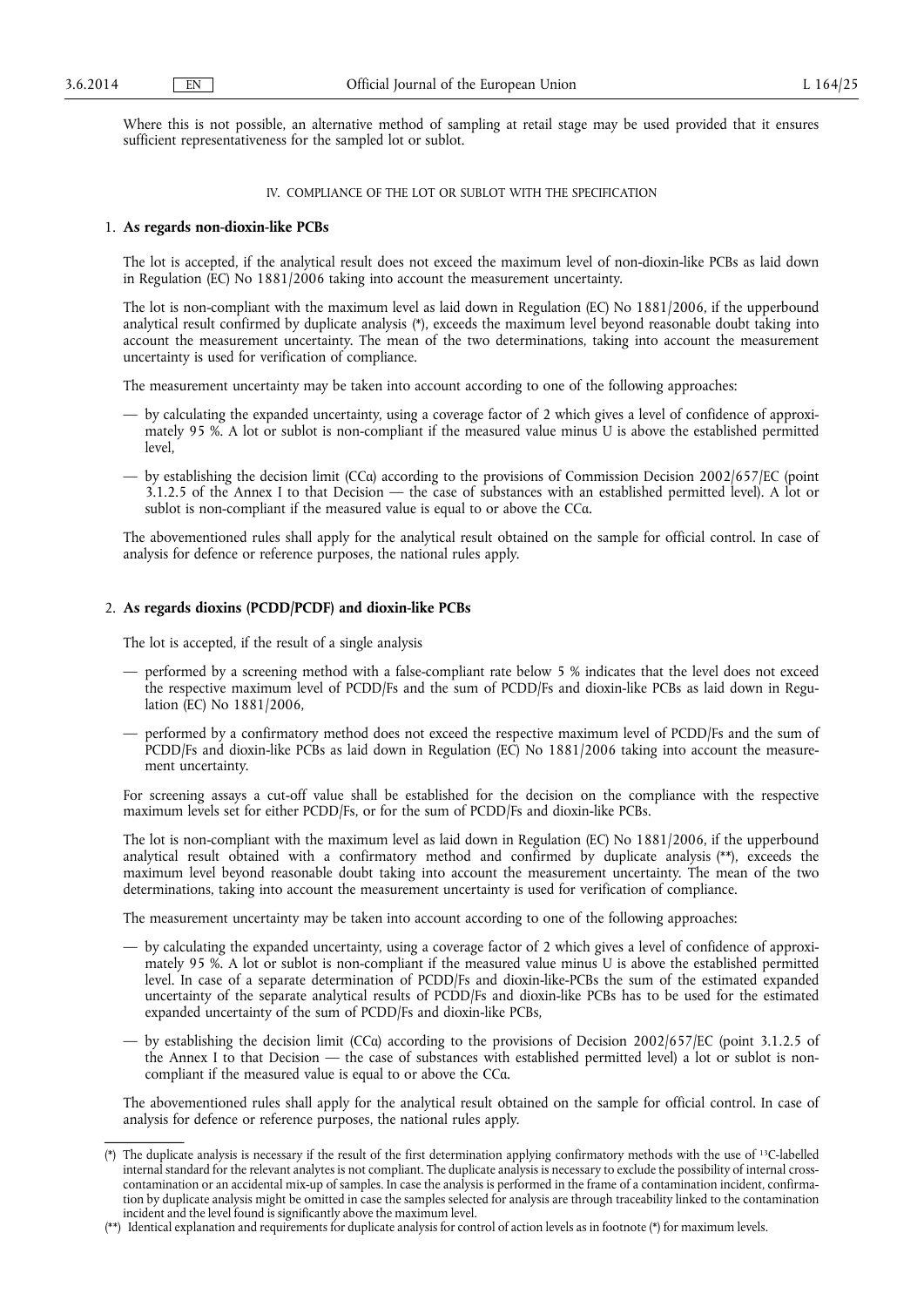# V. EXCEEDANCE OF ACTION LEVELS

Action levels serve as tool for selection of samples in those cases where it is appropriate to identify a source of contamination and to take measures for its reduction or elimination. Screening methods shall establish appropriate cut-off values for selection of these samples. In case significant efforts are necessary to identify a source and to reduce or eliminate the contamination, it might be appropriate to confirm exceedance of the action level by duplicate sample analysis using a confirmatory method and taking into account the measurement uncertainty (\*\*).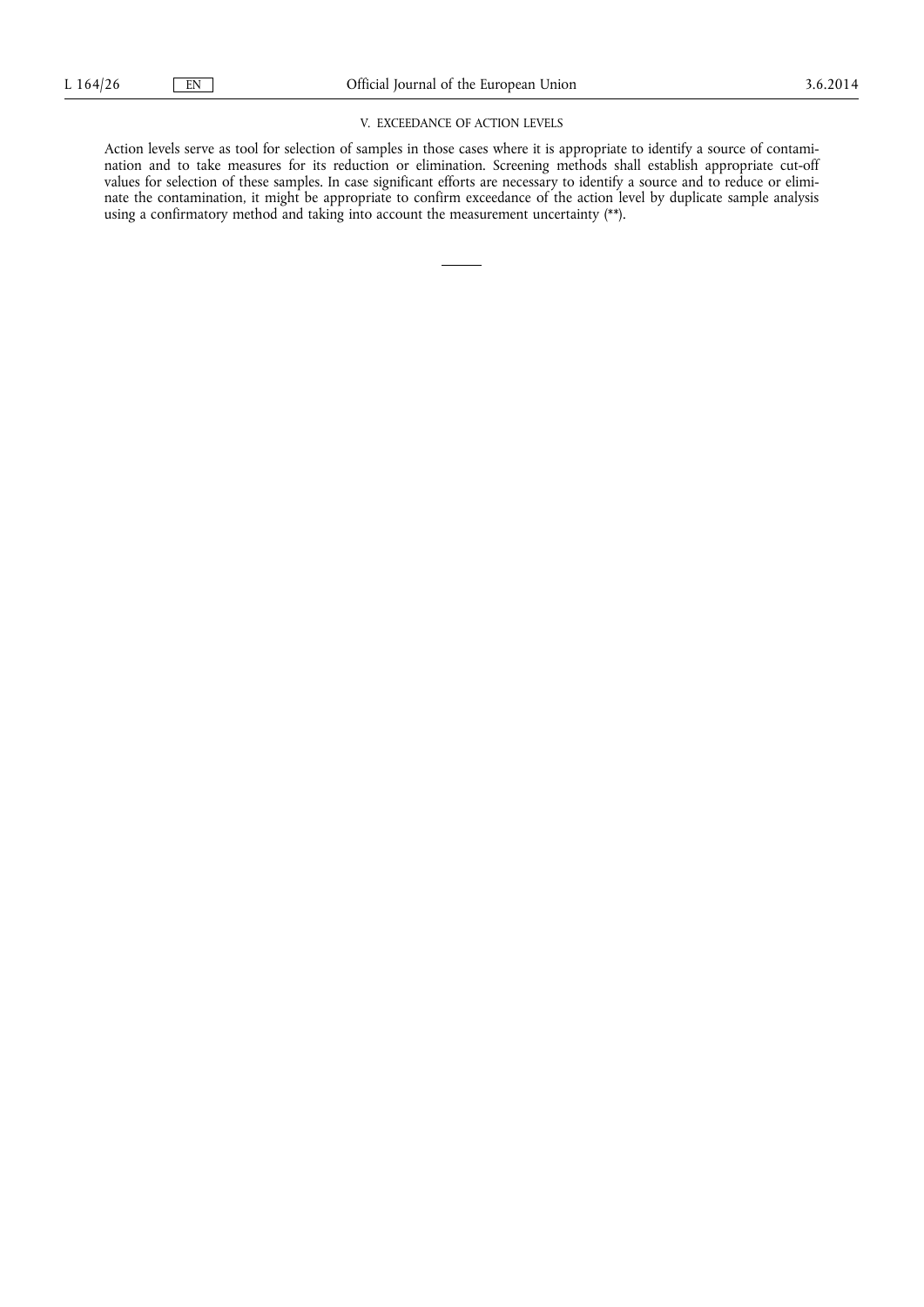#### *ANNEX III*

#### **SAMPLE PREPARATION AND REQUIREMENTS FOR METHODS OF ANALYSIS USED IN CONTROL OF THE LEVELS OF DIOXINS (PCDD/PCDF) AND DIOXIN-LIKE PCBS IN CERTAIN FOODSTUFFS**

#### 1. FIELD OF APPLICATION

The requirements set out in this Annex shall be applied where foodstuffs are analysed for the official control of the levels of 2,3,7,8-substituted polychlorinated dibenzo-p-dioxins and polychlorinated dibenzofurans (PCDD/Fs) and dioxin-like polychlorinated biphenyls (dioxin-like PCBs) and for other regulatory purposes.

Monitoring for the presence of PCDD/Fs and dioxin-like PCBs in foodstuffs may be performed with two different types of analytical methods:

## (a) **Screening methods**

The goal of screening methods is to select those samples with levels of PCDD/Fs and dioxin-like PCBs that exceed the maximum levels or the action levels. Screening methods should allow cost-effective high samplethroughput, thus increasing the chance to discover new incidents with high exposure and health risks of consumers. Their application should aim at avoiding false-compliant results. They may comprise bioanalytical and GC/MS methods.

Screening methods compare the analytical result with a cut-off value, providing a yes/no-decision over possible exceedance of the maximum or action level. The concentration of PCDD/Fs and the sum of PCDD/Fs and dioxin-like PCBs in samples suspected to be non-compliant with the maximum level must be determined/confirmed by a confirmatory method.

In addition, screening methods may give an indication of the levels of PCDD/Fs and dioxin-like PCBs present in the sample. In case of application of bioanalytical screening methods the result is expressed as Bioanalytical Equivalents (BEQ), whereas in case of application of physico-chemical GC-MS methods it is expressed as Toxic Equivalents (TEQ). The numerically indicated results of screening methods are suitable for demonstrating compliance or suspected non-compliance or exceedance of action levels and give an indication of the range of levels in case of follow-up by confirmatory methods. They are not suitable for purposes such as evaluation of background levels, estimation of intake, following of time trends in levels or re-evaluation of action and maximum levels.

### (b) **Confirmatory methods**

Confirmatory methods allow the unequivocal identification and quantification of PCDD/Fs and dioxin-like PCBs present in a sample and provide full information on congener basis. Therefore, these methods allow the control of maximum and action levels, including the confirmation of results obtained by screening methods. Furthermore, results may be used for other purposes such as determination of low background levels in food monitoring, following of time trends, exposure assessment of the population and building of database for possible re-evaluation of action and maximum levels. They are also important for establishing congener patterns in order to identify the source of a possible contamination. Such methods utilise GC-HRMS. For confirming compliance or non-compliance with the maximum level, also GC-MS/MS can be used.

#### 2. BACKGROUND

For calculation of Toxic Equivalents (TEQ) concentrations, the concentrations of the individual substances in a given sample shall be multiplied by their respective Toxic Equivalency Factor (TEF), as established by the World Health Organization and listed in the Appendix to this Annex, and subsequently summed to give the total concentration of dioxin-like compounds expressed as TEQs.

Screening and confirmatory methods may only be applied for control of a certain matrix if the methods are sensitive enough to detect levels reliably at the maximum or action level.

## 3. QUALITY ASSURANCE REQUIREMENTS

- Measures must be taken to avoid cross-contamination at each stage of the sampling and analysis procedure.
- The samples must be stored and transported in glass, aluminium, polypropylene or polyethylene containers suitable for storage without any influence on the levels of PCDD/Fs and dioxin-like PCBs in the samples. Traces of paper dust must be removed from the sample container.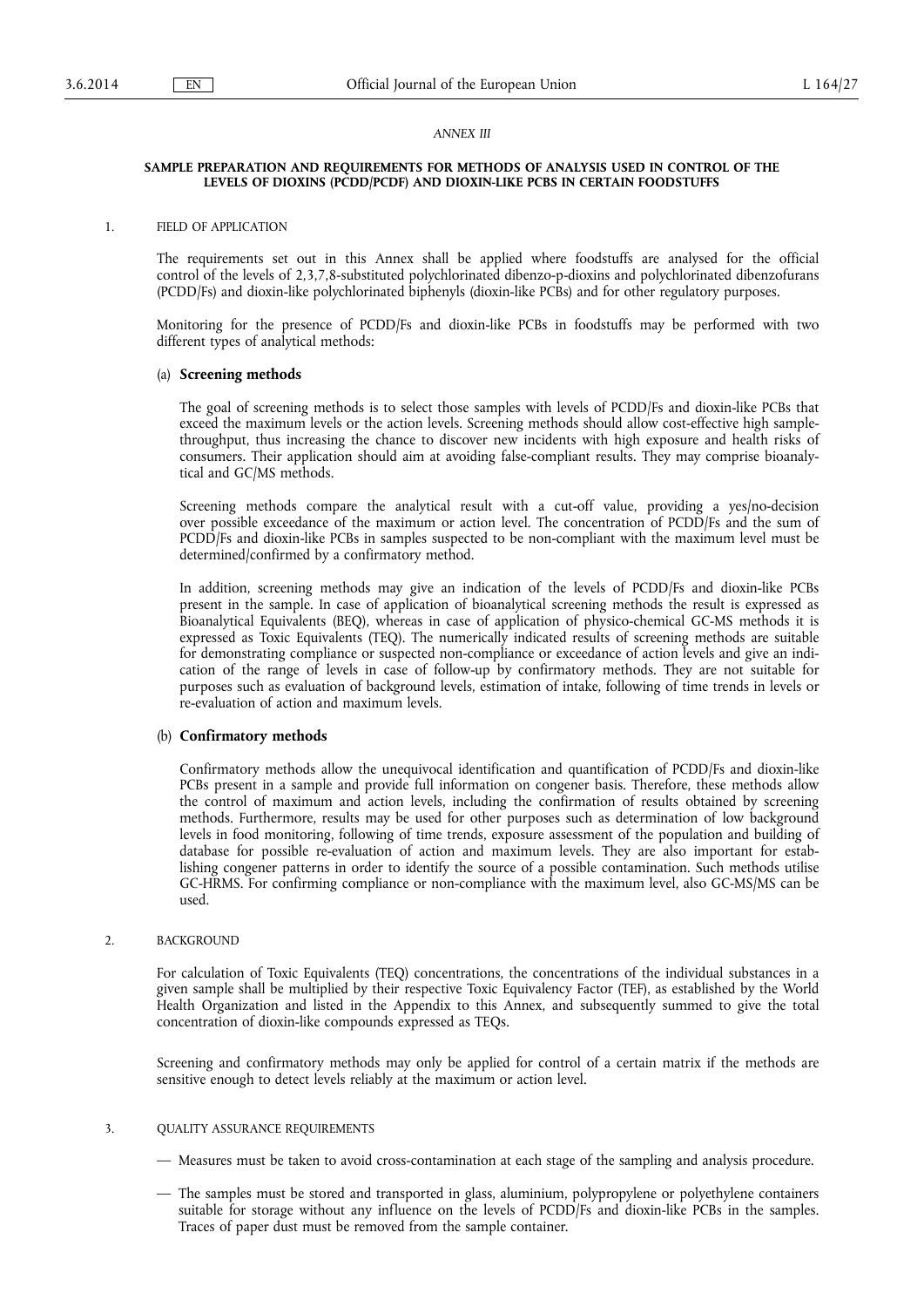- The sample storage and transportation has to be performed in a way that maintains the integrity of the foodstuff sample.
- Insofar as relevant, finely grind and mix thoroughly each laboratory sample using a process that has been demonstrated to achieve complete homogenisation (e.g. ground to pass a 1 mm sieve); samples have to be dried before grinding if moisture content is too high.
- Control of reagents, glassware and equipment for possible influence of TEQ- or BEQ-based results is of general importance.
- A blank analysis shall be performed by carrying out the entire analytical procedure omitting only the sample.
- For bioanalytical methods, it is of great importance that all glassware and solvents used in analysis shall be tested to be free of compounds that interfere with the detection of target compounds in the working range. Glassware shall be rinsed with solvents or/and heated at temperatures suitable to remove traces of PCDD/Fs, dioxin-like compounds and interfering compounds from its surface.
- Sample quantity used for the extraction must be sufficient to fulfil the requirements with respect to a sufficiently low working range including the concentrations of maximum or action levels.
- The specific sample preparation procedures used for the products under consideration shall follow internationally accepted guidelines.
- In the case of fish, the skin has to be removed as the maximum level applies to muscle meat without skin. However it is necessary that all remaining muscle meat and fat tissue on the inner side of the skin are carefully and completely scraped off from the skin and added to the sample to be analysed.

#### 4. REQUIREMENTS FOR LABORATORIES

- In accordance with the provisions of Regulation (EC) No 882/2004 of the European Parliament and of the Council ( 1 ), laboratories shall be accredited by a recognised body operating in accordance with ISO Guide 58 to ensure that they are applying analytical quality assurance. Laboratories shall be accredited following the EN ISO/IEC 17025 standard.
- Laboratory proficiency shall be proven by the continuous successful participation in interlaboratory studies for the determination of PCDD/Fs and dioxin-like PCBs in relevant food matrices and concentration ranges.
- Laboratories applying screening methods for routine control of samples shall establish a close cooperation with laboratories applying the confirmatory method, both for quality control and confirmation of the analytical result of suspected samples.
- 5. BASIC REQUIREMENTS TO BE MET BY ANALYTICAL PROCEDURE FOR DIOXINS (PCDD/FS) AND DIOXIN-LIKE PCBS

#### 5.1. **Low working range and limits of quantification**

— For PCDD/Fs, detectable quantities have to be in the upper femtogram  $(10^{-15} \text{ g})$  range because of extreme toxicity of some of these compounds. For most PCB congeners limit of quantification in the nanogram (10<sup>- 9</sup> g) range is already sufficient. However, for the measurement of the more toxic dioxin-like PCB congeners (in particular non-ortho substituted congeners) the lower end of the working range must reach the low picogram  $(10^{-12}$  g) levels.

# 5.2. **High selectivity (specificity)**

- A distinction is required between PCDD/Fs and dioxin-like PCBs and a multitude of other, coextracted and possibly interfering compounds present at concentrations up to several orders of magnitude higher than those of the analytes of interest. For gas chromatography/mass spectrometry (GC-MS) methods, a differentiation among various congeners is necessary, such as between toxic (e.g. the seventeen 2,3,7,8-substituted PCDD/Fs, and twelve dioxin-like PCBs) and other congeners.
- Bioanalytical methods shall be able to detect the target compounds as the sum of PCDD/Fs, and/or dioxinlike PCBs. Sample clean-up shall aim at removing compounds causing false-non-compliant results or compounds that may decrease the response, causing false-compliant results.

<sup>(</sup> 1 ) Regulation (EC) No 882/2004 of the European Parliament and of the Council of 29 April 2004 on official controls performed to ensure the verification of compliance with feed and food law, animal health and animal welfare rules (OJ L 165, 30.4.2004, p. 1).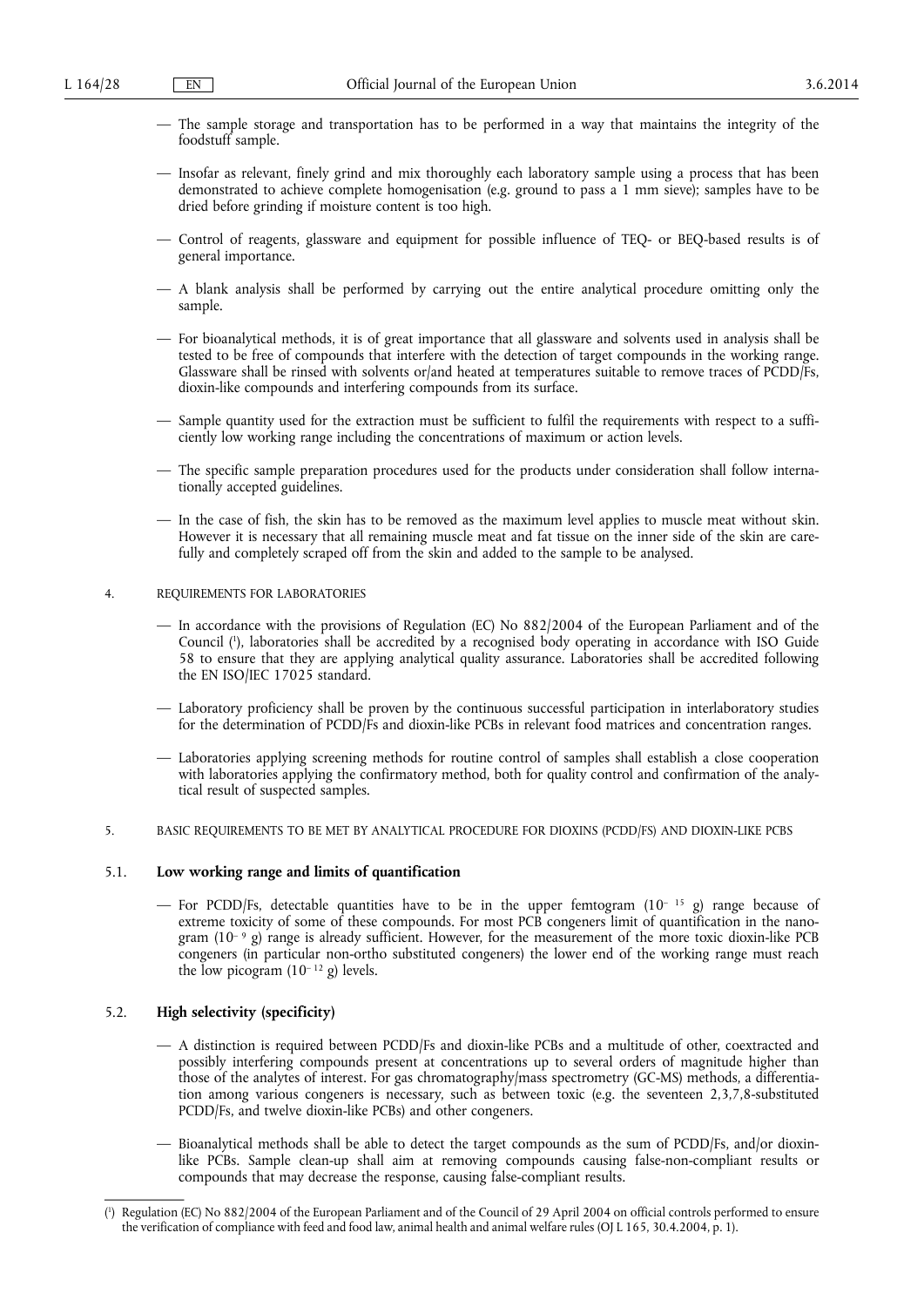# 5.3. **High accuracy (trueness and precision, bioassay apparent recovery)**

- For GC-MS methods, the determination shall provide a valid estimate of the true concentration in a sample. High accuracy (accuracy of the measurement: the closeness of the agreement between the result of a measurement with the true or assigned value of the measurand) is necessary to avoid the rejection of a sample analysis result on the basis of poor reliability of the determined TEQ level. Accuracy is expressed as *trueness* (difference between the mean value measured for an analyte in a certified material and its certified value, expressed as percentage of this value) and *precision* (RSD<sub>p</sub> relative standard deviation calculated from results generated under reproducibility conditions).
- For bioanalytical methods, the bioassay apparent recovery shall be determined.

# 5.4. **Validation in the range of maximum level and general quality control measures**

- Laboratories shall demonstrate the performance of a method in the range of the maximum level, e.g. 0,5 ×, 1 × and 2 × the maximum level with an acceptable coefficient of variation for repeated analysis, during the validation procedure and/or during routine analysis.
- Regular blank controls and spiking experiments or analysis of control samples (preferably, if available, certified reference material) shall be performed as internal quality control measures. Quality control (QC) charts for blank controls, spiking experiments or analysis of control samples shall be recorded and checked to make sure the analytical performance is in accordance with the requirements.

# 5.5. **Limit of quantification**

- For a bioanalytical screening method, establishment of the LOQ is not an indispensable requirement but the method shall prove that it can differentiate between the blank and the cut-off value. When providing a BEQlevel, a reporting level shall be established to deal with samples showing a response below this level. The reporting level shall be demonstrated to be different from procedure blank samples at least by a factor of three, with a response below the working range. It shall therefore be calculated from samples containing the target compounds around the required minimum level, and not from a S/N ratio or an assay blank.
- Limit of quantification (LOQ) for a confirmatory method shall be about one fifth of the maximum level.

# 5.6. **Analytical criteria**

— For reliable results from confirmatory or screening methods, the following criteria must be met in the range of the maximum level or action level for the TEQ value respectively the BEQ value, whether determined as total TEQ (as sum of PCDD/F and dioxin-like PCBs) or separately for PCDD/F and dioxin-like PCBs.

|                                             | Screening with<br>bioanalytical or physico-<br>chemical methods | Confirmatory methods |
|---------------------------------------------|-----------------------------------------------------------------|----------------------|
| False-compliant rate (*)                    | $< 5 \%$                                                        |                      |
| Trueness                                    |                                                                 | $-20\%$ to $+20\%$   |
| Repeatability (RSD,)                        | $<$ 20 %                                                        |                      |
| Within-laboratory reproducibility $(RSD_R)$ | $<$ 25 %                                                        | $< 15 \%$            |
| (*) With respect to the maximum levels.     |                                                                 |                      |

# 5.7. **Specific requirements for screening methods**

- Both GC-MS and bioanalytical methods may be used for screening. For GC-MS methods the requirements as laid down in point 6 of this Annex are to be used. For cell based bioanalytical methods specific requirements are laid down in point 7 of this Annex.
- Laboratories applying screening methods for routine control of samples shall establish a close cooperation with laboratories applying the confirmatory method.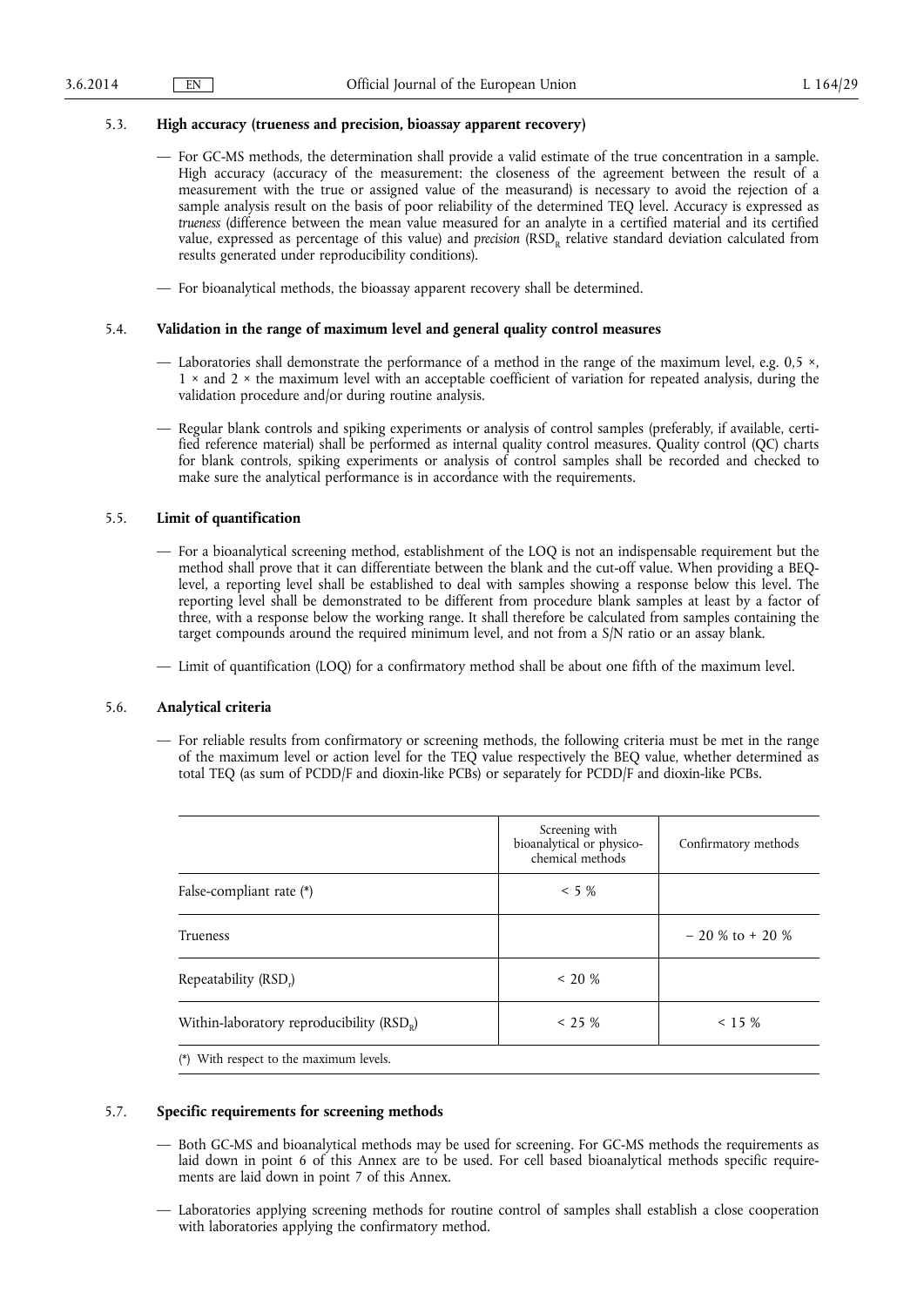- Performance verification of the screening method is required during routine analysis, by analytical quality control and on-going method validation. There must be a continuous programme for control of compliant results.
- Check on possible suppression of the cell response and cytotoxicity

20 % of the sample extracts shall be measured in routine screening without and with 2,3,7,8-TCDD added corresponding to the maximum or action level, to check if the response is possibly suppressed by interfering substances present in the sample extract. The measured concentration of the spiked sample is compared to the sum of the concentration of the unspiked extract plus the spiking concentration. If this measured concentration is more than 25 % lower than the calculated (sum) concentration, this is an indication of a potential signal suppression and the respective sample must be submitted to confirmatory analysis. Results shall be monitored in quality control charts.

— Quality control on compliant samples

Approximately 2 to 10 % of the compliant samples, depending on sample matrix and laboratory experience, shall be confirmed.

— Determination of false-compliant rates from QC data

The rate of false-compliant results from screening of samples below and above the maximum level or the action level shall be determined. Actual false-compliant rates shall be below 5 %.

After a minimum of 20 confirmed results per matrix/matrix group is available from the quality control of compliant samples, conclusions on the false-compliant rate shall be drawn from this database. The results from samples analysed in ring trials or during contamination incidents, covering a concentration range up to e.g.  $2 \times$  the maximum level (ML), may also be included in the minimum of 20 results for evaluation of the false-compliant rate. The samples shall cover most frequent congener patterns, representing various sources.

Although screening assays shall preferentially aim at detecting samples exceeding the action level, the criterion for determining false-compliant rates is the maximum level, taking into account the measurement uncertainty of the confirmatory method.

- Potential non-compliant results from screening shall always be verified by a full re-analysis of the original sample by a confirmatory method. These samples may also be used to evaluate the rate of false-noncompliant results. For screening methods, the rate of 'false-non-compliant results' is the fraction of results confirmed to be compliant from confirmatory analysis, while in previous screening the sample had been declared to be suspected to be non-compliant. However, evaluation of the advantageousness of the screening method shall be based on comparison of false-non-compliant samples with the total number of samples checked. This rate shall be low enough to make the use of a screening tool advantageous.
- At least under validation conditions, bioanalytical methods shall provide a valid indication of the TEQ level, calculated and expressed as BEQ.
- Also for bioanalytical methods carried out under repeatability conditions, the intra-laboratory RSD, would typically be smaller than the reproducibility  $RSD<sub>R</sub>$ .
- 6. SPECIFIC REQUIREMENTS FOR GC-MS METHODS TO BE COMPLIED WITH FOR SCREENING OR CONFIRMATORY PURPOSES

## 6.1. **Acceptable differences between upperbound and lowerbound WHO-TEQ levels**

— The difference between upperbound level and lowerbound level shall not exceed 20 % for confirmation of the exceedance of maximum or in case of need of action levels.

# 6.2. **Control of recoveries**

— Addition of 13C-labelled 2,3,7,8-chlorine substituted internal PCDD/F standards and of 13C-labelled internal dioxin-like PCB standards must be carried out at the very beginning of the analytical method e.g. prior to extraction in order to validate the analytical procedure. At least one congener for each of the tetra- to octachlorinated homologous groups for PCDD/Fs and at least one congener for each of the homologous groups for dioxin-like PCBs must be added (alternatively, at least one congener for each mass spectrometric selected ion recording function used for monitoring PCDD/Fs and dioxin-like PCBs). In case of confirmatory methods, all 17 13C-labelled 2,3,7,8-substituted internal PCDD/F standards and all 12 13C-labelled internal dioxin-like PCB standards shall be used.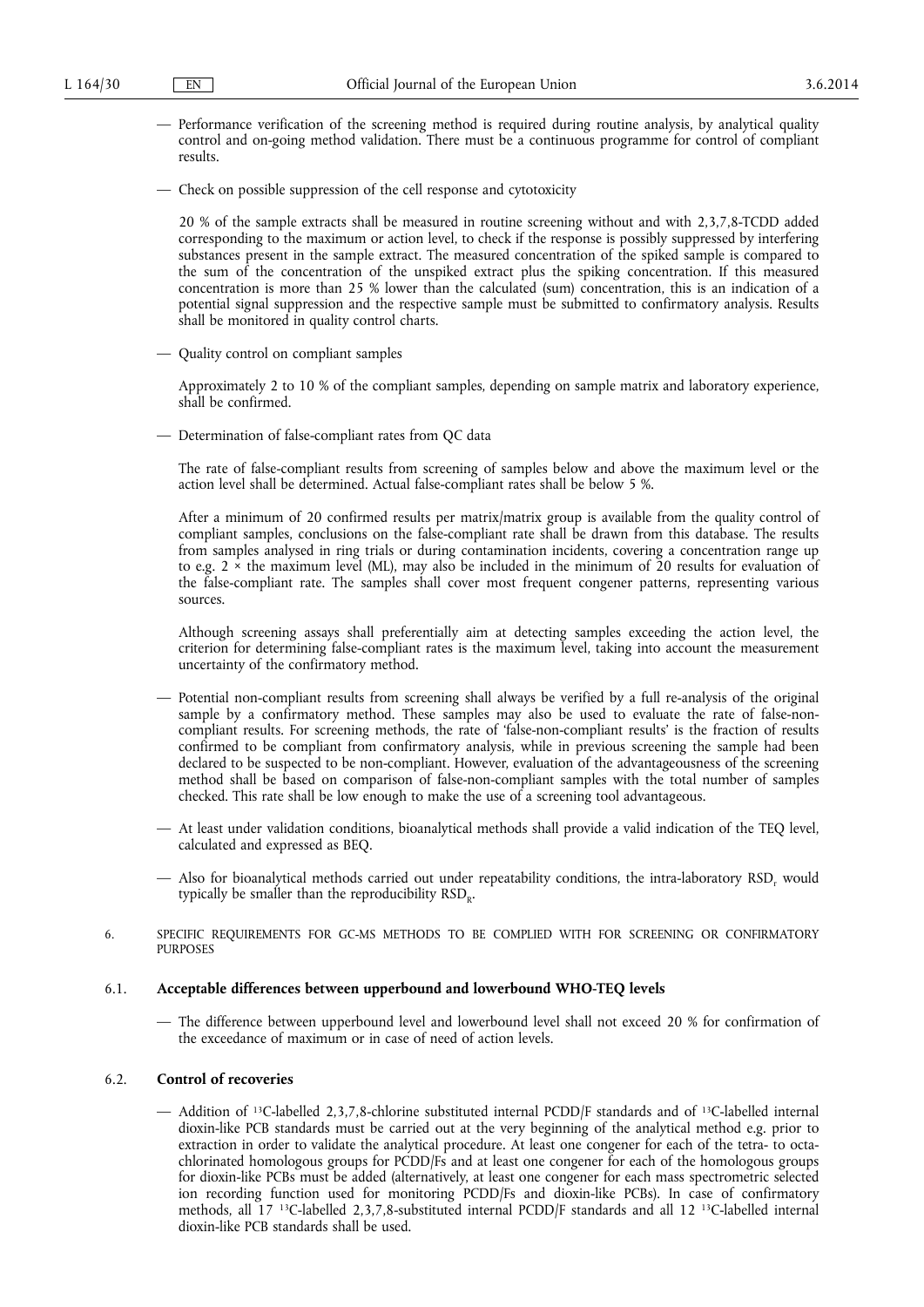- Relative response factors shall also be determined for those congeners for which no 13C-labelled analogue is added by using appropriate calibration solutions.
- For foodstuffs of plant origin and foodstuffs of animal origin containing less than 10 % fat, the addition of the internal standards is mandatory prior to extraction. For foodstuffs of animal origin containing more than 10 % fat, the internal standards may be added either before or after fat extraction. An appropriate validation of the extraction efficiency shall be carried out, depending on the stage at which internal standards are introduced and on whether results are reported on product or fat basis.
- Prior to GC-MS analysis, 1 or 2 recovery (surrogate) standard(s) must be added.
- Control of recovery is necessary. For confirmatory methods, the recoveries of the individual internal standards shall be in the range of 60 to 120 %. Lower or higher recoveries for individual congeners, in particular for some hepta- and octa- chlorinated dibenzo-p-dioxins and dibenzofurans, are acceptable on the condition that their contribution to the TEQ value does not exceed 10 % of the total TEQ value (based on sum of PCDD/F and dioxin-like PCBs). For GC-MS screening methods, the recoveries shall be in the range of 30 to 140 %.

# 6.3. **Removal of interfering substances**

- Separation of PCDD/Fs from interfering chlorinated compounds such as non-dioxin-like PCBs and chlorinated diphenyl ethers shall be carried out by suitable chromatographic techniques (preferably with a florisil, alumina and/or carbon column).
- Gas-chromatographic separation of isomers shall be sufficient (< 25 % peak to peak between 1,2,3,4,7,8- HxCDF and 1,2,3,6,7,8-HxCDF).

### 6.4. **Calibration with standard curve**

— The range of the calibration curve shall cover the relevant range of maximum or action levels.

#### 6.5. **Specific criteria for confirmatory methods**

#### — For GC-HRMS:

In HRMS, the resolution shall typically be greater than or equal to 10 000 for the entire mass range at 10 % valley.

Fulfilment of further identification and confirmation criteria as described in internationally recognised standards, for example, in standard EN 16215:2012 (Animal feed — Determination of dioxins and dioxinlike PCBs by GC/HRMS and of indicator PCBs by GC/HRMS) and/or in EPA methods 1613 and 1668 as revised.

— For GC-MS/MS:

Monitoring of at least 2 specific precursor ions, each with one specific corresponding transition product ion, for all labelled and unlabelled analytes in the scope of analysis.

Maximum permitted tolerance of relative ion intensities of  $\pm$  15 % for selected transition product ions in comparison to calculated or measured values (average from calibration standards), applying identical MS/MS conditions, in particular collision energy and collision gas pressure, for each transition of an analyte.

Resolution for each quadrupole to be set equal to or better than unit mass resolution (unit mass resolution: sufficient resolution to separate two peaks one mass unit apart) in order to minimise possible interferences on the analytes of interest.

Fulfilment of the further criteria as described in internationally recognised standards, for example, in standard EN 16215:2012 (Animal feed — Determination of dioxins and dioxin-like PCBs by GC/HRMS and of indicator PCBs by GC/HRMS) and/or in EPA methods 1613 and 1668 as revised, except the obligation to use GC-HRMS.

#### 7. SPECIFIC REQUIREMENTS FOR BIOANALYTICAL METHODS

Bioanalytical methods are methods based on the use of biological principles like cell-based assays, receptorassays or immunoassays. This point 7 establishes requirements for bioanalytical methods in general.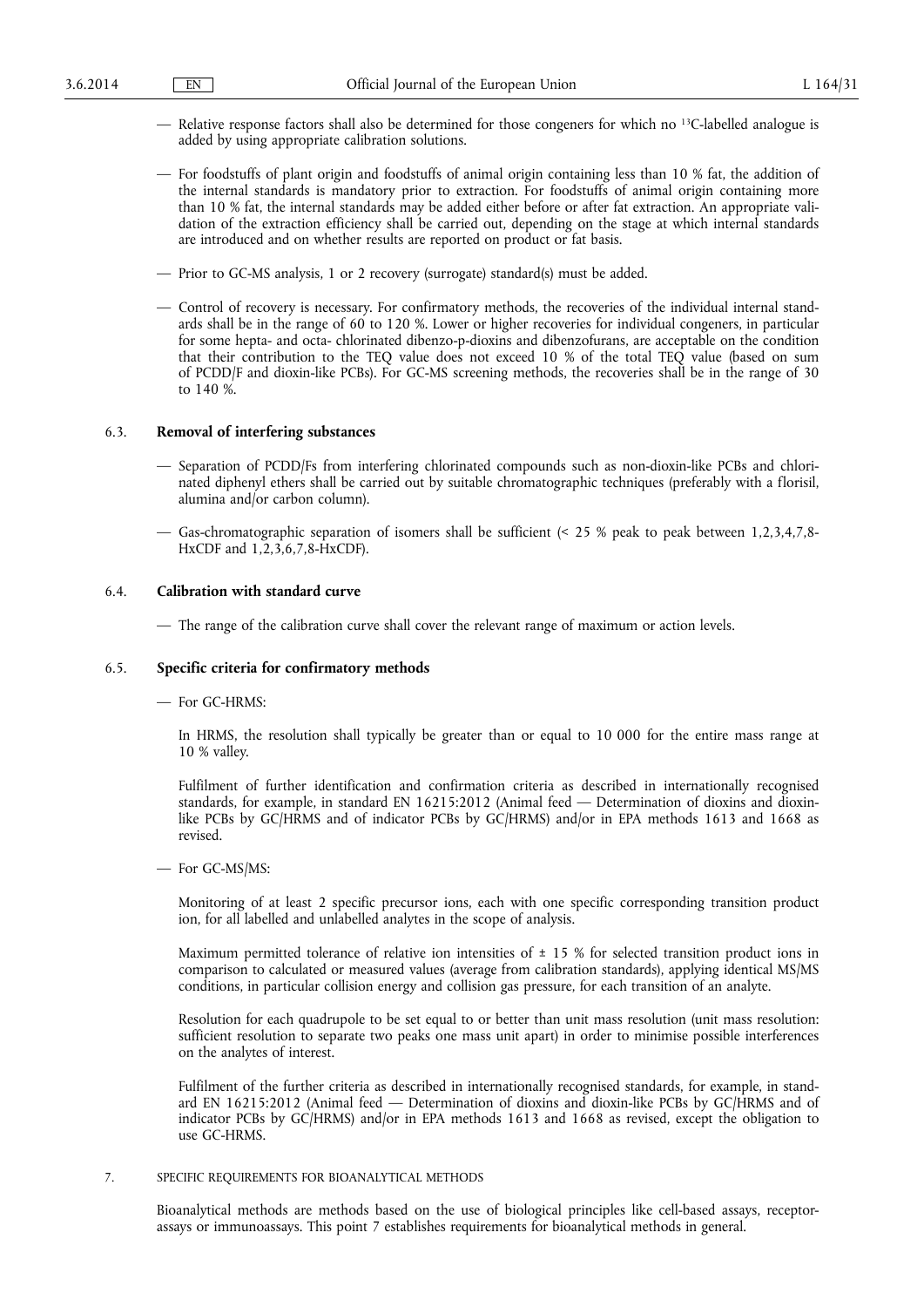A screening method in principle classifies a sample as compliant or suspected to be non-compliant. For this, the calculated BEQ level is compared to the cut-off value (see 7.3). Samples below the cut-off value are declared compliant, samples equal or above the cut-off value as suspected to be non-compliant, requiring analysis by a confirmatory method. In practice, a BEQ level corresponding to 2/3 of the maximum level may serve as cut-off value provided that a false-compliant rate below 5 % and an acceptable rate for false-non-compliant results are ensured. With separate maximum levels for PCDD/Fs and for the sum of PCDD/Fs and dioxin-like PCBs, checking compliance of samples without fractionation requires appropriate bioassay cut-off values for PCDD/Fs. For checking of samples exceeding the action levels, an appropriate percentage of the respective action level would suit as cut-off value.

Furthermore, in the case of certain bioanalytical methods, an indicative level expressed in BEQs may be given for samples in the working range and exceeding the reporting limit (see 7.1.1 and 7.1.6).

#### 7.1. **Evaluation of the test response**

- 7.1.1. *General requirements* 
	- When calculating the concentrations from a TCDD calibration curve, values at the lower and higher end of the curve will show a high variation (high coefficient of variation (CV)). The working range is the area where this CV is smaller than 15 %. The lower end of the working range (reporting limit) must further be set significantly (at least by a factor of three) above the procedure blanks. The upper end of theworking range is usually represented by the  $EC_{70}$  value (70 % of maximal effective concentration), but lower if the CV is higher than 15 % in this range. The working range shall be established during validation. Cut-off values (7.3) must be well within the working range.
	- Standard solutions and sample extracts shall be tested at least in duplicate. When using duplicates, a standard solution or a control extract tested in 4 to 6 wells divided over the plate shall produce a response or concentration (only possible in the working range) based on a CV < 15 %.

## 7.1.2. *Calibration*

- 7.1.2.1. Calibration with standard curve
	- Levels in samples may be estimated by comparison of the test response with a calibration curve of TCDD (or PCB 126 or a PCDD/F/dioxin-like PCB standard mixture) to calculate the BEQ level in the extract and subsequently in the sample.
	- Calibration curves shall contain 8 to 12 concentrations (at least in duplicates), with enough concentrations in the lower part of the curve (working range). Special attention shall be paid to the quality of the curve-fit in the working range. As such, the  $R^2$  value is of little or no value in estimating the goodness of fit in nonlinear regression. A better fit will be achieved by minimising the difference between calculated and observed levels in the working range of the curve (e.g. by minimising the sum of squared residuals).
	- The estimated level in the sample extract is subsequently corrected for the BEQ level calculated for a matrix/ solvent blank sample (to account for impurities from solvents and chemicals used), and the apparent recovery (calculated from the BEQ level of suitable reference samples with representative congener patterns around the maximum or action level). For performing a recovery correction, the apparent recovery must always be within the required range (see point 7.1.4). Reference samples used for recovery correction must comply with requirements as given in point 7.2.

## 7.1.2.2. Calibration with reference samples

Alternatively, a calibration curve prepared from at least 4 reference samples (see point 7.2): one matrix blank, plus three reference samples at  $0.5 \times 1.0 \times$  and  $2.0 \times$  the maximum or action level may be used, eliminating the need to correct for blank and recovery. In this case, the test response corresponding to 2/3 of the maximum level (see 7.3) may be calculated directly from these samples and used as cut-off value. For checking of samples exceeding the action levels, an appropriate percentage of these action levels would suit as cut-off value.

# 7.1.3. *Separate determination of PCDD/Fs and dioxin-like PCBs*

Extracts may be split into fractions containing PCDD/Fs and dioxin-like PCBs, allowing a separate indication of PCDD/Fs and dioxin-like PCB TEQ levels (in BEQs). A PCB 126 standard calibration curve shall preferentially be used to evaluate results for the fraction containing dioxin-like PCBs.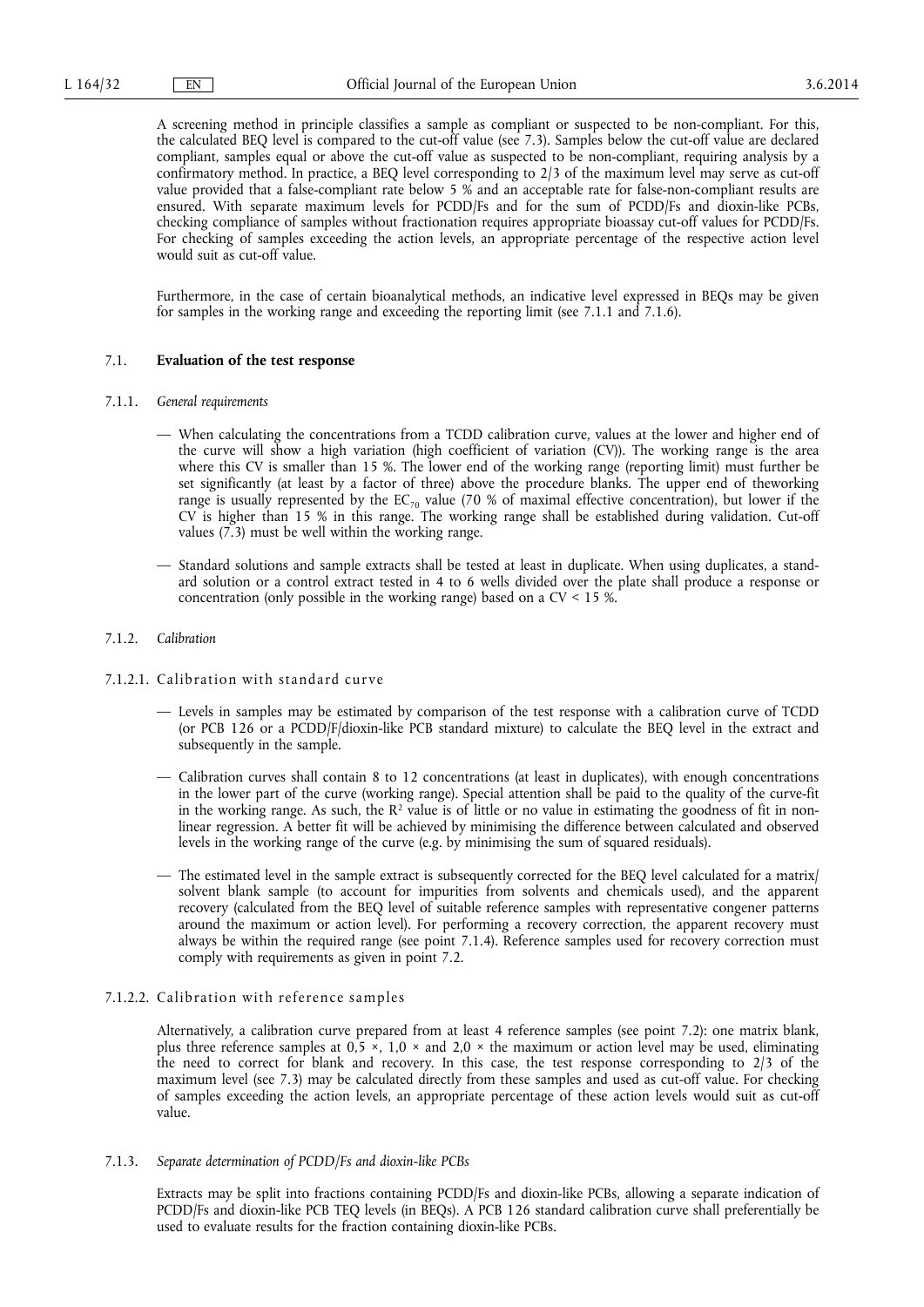#### 7.1.4. *Bioassay apparent recoveries*

The 'bioassay apparent recovery' shall be calculated from suitable reference samples with representative congener patterns around the maximum or action level and expressed as percentage of the BEQ level in comparison to the TEQ level. Depending on the type of assay and TEFs ( 1 ) used, the differences between TEF and REP factors for dioxin-like PCBs may cause low apparent recoveries for dioxin-like PCBs in comparison to PCDD/Fs. Therefore, if a separate determination of PCDD/Fs and dioxin-like PCBs is performed, bioassay apparent recoveries shall be: for dioxin-like PCBs 20 % to 60 %, for PCDD/Fs 50 % to 130 % (ranges apply for TCDD calibration curve). As the contribution of dioxin-like PCBs to the sum of PCDD/Fs and dioxin-like PCBs may vary between different matrices and samples, bioassay apparent recoveries for the sum parameter reflect these ranges and shall be between 30 % to 130 %.

# 7.1.5. *Control of recoveries for clean-up*

The loss of compounds during the clean-up shall be checked during validation. A blank sample spiked with a mixture of the different congeners shall be submitted to clean-up (at least n=3) and the recovery and variability checked by a confirmatory method. The recovery shall be within 60 to 120 % especially for congeners contributing more than 10 % to the TEQ-level in various mixtures.

## 7.1.6. *Reporting Limit*

When reporting BEQ levels, a reporting limit shall be determined from relevant matrix samples involving typical congener patterns, but not from the calibration curve of the standards due to low precision in the lower range of the curve. Effects from extraction and clean-up must be taken into account. The reporting limit must be set significantly (at least by a factor of three) above the procedure blanks.

## 7.2. **Use of reference samples**

- Reference samples shall represent sample matrix, congener patterns and concentration ranges for PCDD/Fs and dioxin-like PCBs around the maximum or action level.
- A procedure blank, or preferably a matrix blank, and a reference sample at the maximum or action level have to be included in each test series. These samples must be extracted and tested at the same time under identical conditions. The reference sample must show a clearly elevated response in comparison to the blank sample, thus ensuring the suitability of the test. These samples may be used for blank and recovery corrections.
- Reference samples chosen for performing a recovery correction shall be representative for the test samples, meaning that congener patterns shall not lead to an underestimation of levels.
- Extra reference samples at e.g.  $0.5 \times$  and  $2 \times$  the maximum or action level may be included to demonstrate the proper performance of the test in the range of interest for the control of the maximum or action level. Combined, these samples may be used for calculating the BEQ-levels in test samples (7.1.2.2).

# 7.3. **Determination of cut-off values**

The relationship between bioanalytical results in BEQ and results from confirmatory methods in TEQ shall be established (e.g. by matrix-matched calibration experiments, involving reference samples spiked at 0, 0,5  $\times$ , 1  $\times$ and 2  $\times$  the maximum level (ML), with 6 repetitions on each level (n=24)). Correction factors (blank and recovery) may be estimated from this relationship but shall be checked in each test series by including procedure/matrix blanks and recovery samples (7.2).

Cut-off values shall be established for decision over sample compliance with maximum levels or for control of action levels, if of interest, with the respective maximum or action levels set for either PCDD/Fs and dioxin-like PCBs alone, or for the sum of PCDD/Fs and dioxin-like PCBs. They are represented by the *lower* endpoint of the distribution of bioanalytical results (corrected for blank and recovery) corresponding to the decision limit of the confirmatory method based on a 95 % level of confidence, implying a false-compliant rate < 5 %, and on a  $RSD<sub>R</sub>$  < 25 %. The decision limit of the confirmatory method is the maximum level, taking into account the measurement uncertainty.

<sup>(</sup> 1 ) Current requirements are based on the TEFs published in: M. Van den Berg et al, Toxicol Sci 93 (2), 223–241 (2006).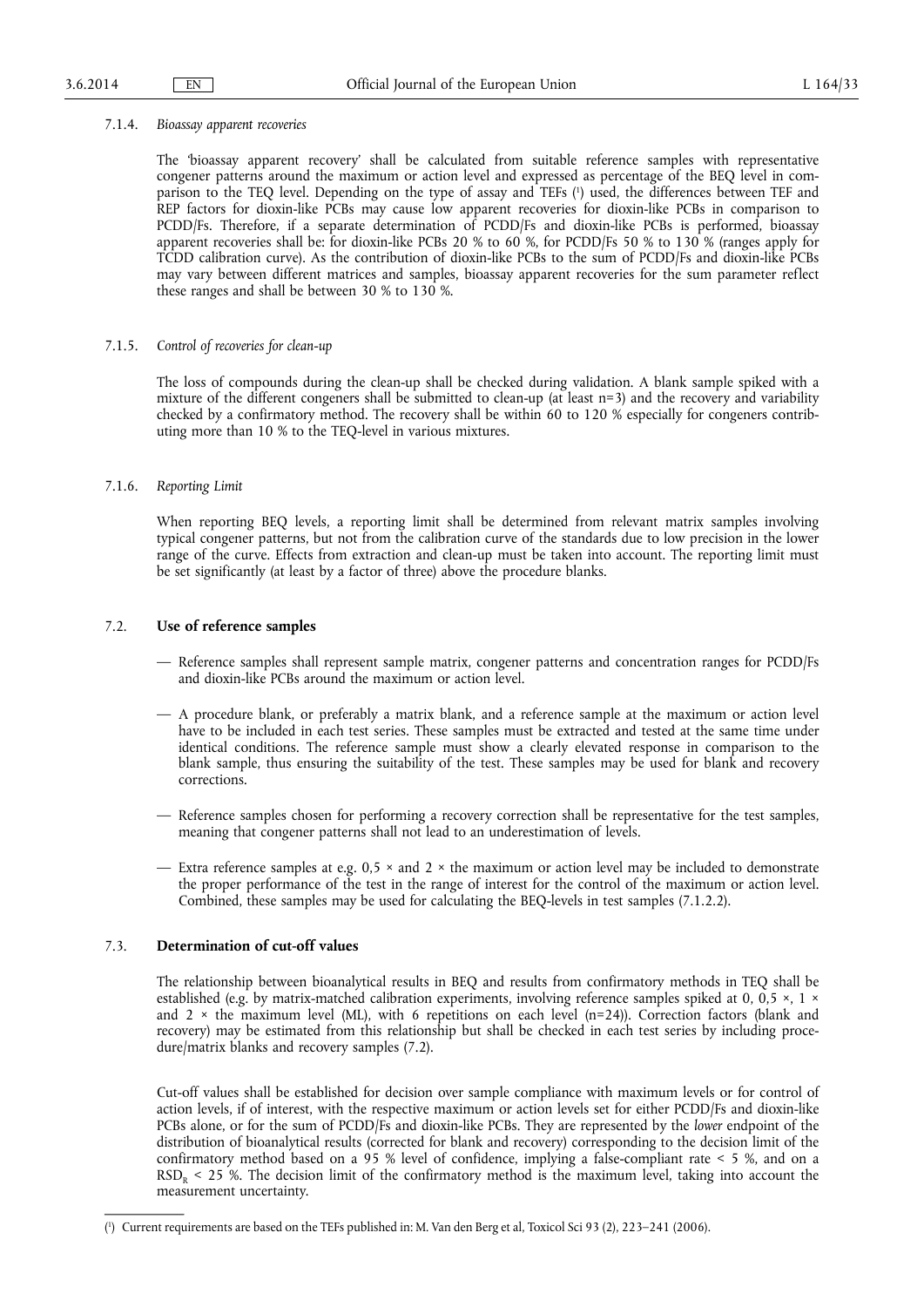In practice, the cut-off value (in BEQ) may be calculated from the following approaches (see Figure 1):

7.3.1. Use of the *lower* band of the 95 % prediction interval at the decision limit of the confirmatory method

Cut-off value = 
$$
BEQ_{DL} - s_{y.x} * t_{\alpha f=m-2} \sqrt{1/n + 1/m + (x_i - \overline{x})^2 / Q_{xx}}
$$

with:

 $BEQ<sub>DL</sub>$  BEQ corresponding to the decision limit of the confirmatory method, being the ML including measurement uncertainty

sy,x residual standard deviation

 $t_{\alpha, f=m-2}$  Student factor ( $\alpha = 5$  %,  $f =$  degrees of freedom, single-sided)

m total number of calibration points (index j)

n number of repetitions on each level

- x*i* Sample concentration (in TEQ) of calibration point i determined by a confirmatory method
- $\bar{x}$  mean of the concentrations (in TEQ) of all calibration samples

$$
Q_{xx} = \sum_{j=1}^{m} (x_i - \overline{x})^2 \text{ square sum parameter}
$$

- i = index for calibration point i
- 7.3.2. Calculation from bioanalytical results (corrected for blank and recovery) of multiple analyses of samples ( $n \ge 6$ ) contaminated at the decision limit of the confirmatory method, as the *lower* endpoint of the data distribution at the corresponding mean BEQ value:

Cut-off value = 
$$
BEQ_{DL} - 1.64 \times SD_R
$$

with

- $SD<sub>R</sub>$  standard deviation of bioassay results at BEQ<sub>DL</sub>, measured under within-laboratory reproducibility conditions
- 7.3.3. Calculation as mean value of bioanalytical results (in BEQ, corrected for blank and recovery) from multiple analysis of samples (n > 6) contaminated at 2/3 of the maximum or action level. This is based on the observation that this level will be around the cut-off determined under 7.3.1 or 7.3.2.

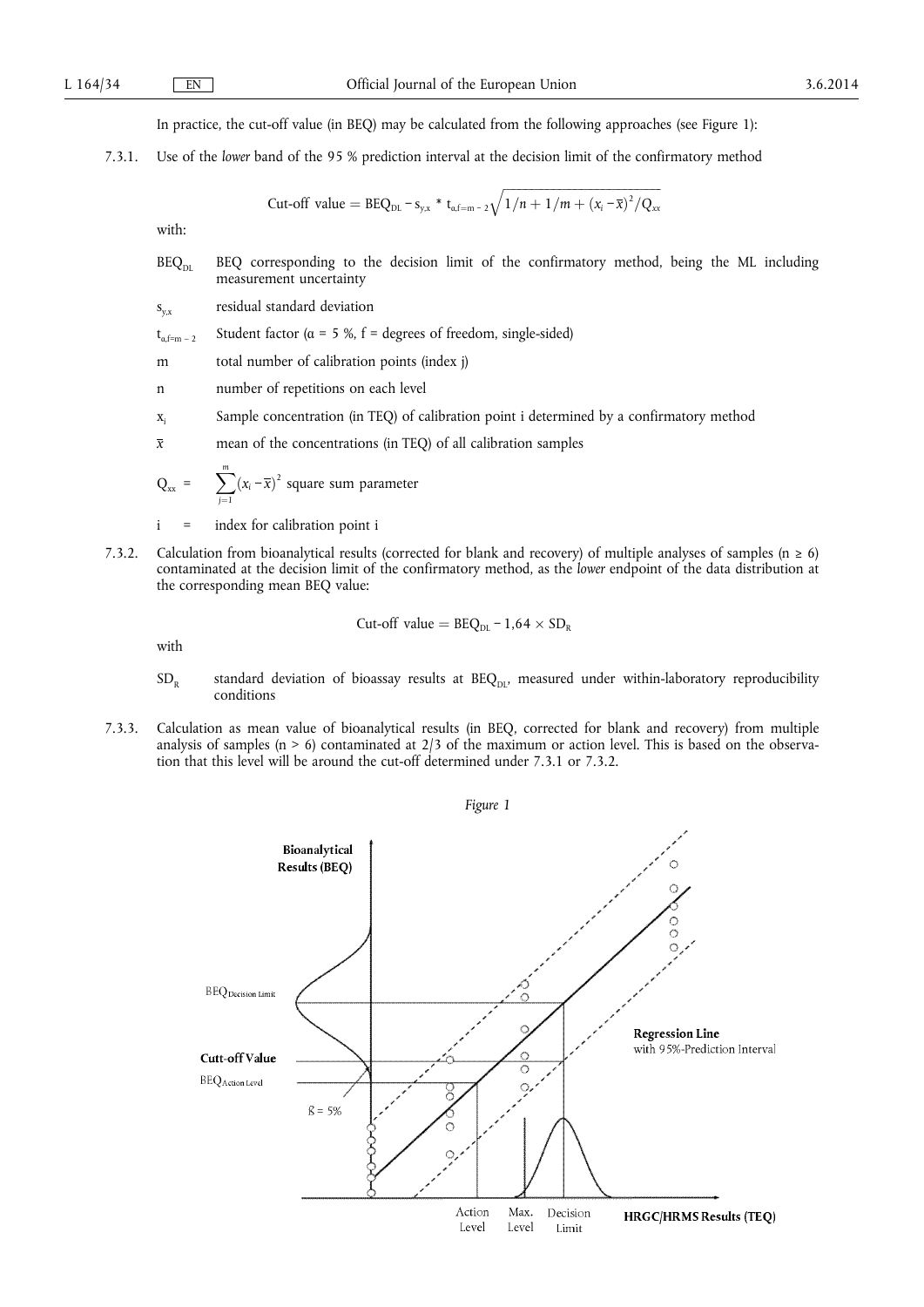Calculation of cut-off values based on a 95 % level of confidence implying a false-compliant rate < 5 %, and a  $RSD_R < 25$  %:

- 1. from the *lower* band of the 95 % prediction interval at the decision limit of the confirmatory method,
- 2. from multiple analysis of samples ( $n \ge 6$ ) contaminated at the decision limit of the confirmatory method as the *lower* endpoint of the data distribution (represented in the figure by a bell-shaped curve) at the corresponding mean BEQ value.
- 7.3.4. Restrictions to cut-off values:

BEQ-based cut-off values calculated from the  $RSD<sub>R</sub>$  achieved during validation using a limited number of samples with different matrix/congener patterns may be higher than the TEQ-based maximum or action levels due to a better precision than attainable in routine when an unknown spectrum of possible congener patterns has to be controlled. In such cases, cut-off values shall be calculated from an  $RSD<sub>R</sub> = 25$  %, or two-thirds of the maximum or action level shall be preferred.

#### 7.4. **Performance characteristics**

- Since no internal standards can be used in bioanalytical methods, tests on repeatability shall be carried out to obtain information on the standard deviation within and between test series. Repeatability shall be below 20 %, intra-laboratory reproducibility below 25 %. This shall be based on the calculated levels in BEQs after blank and recovery correction.
- As part of the validation process, the test must be shown to discriminate between a blank sample and a level at the cut-off value, allowing the identification of samples above the corresponding cut-off value (see 7.1.2).
- Target compounds, possible interferences and maximum tolerable blank levels shall be defined.
- The percent standard deviation in the response or concentration calculated from the response (only possible in working range) of a triplicate determination of a sample extract shall not be above 15 %.
- The uncorrected results of the reference sample(s) expressed in BEQs (blank and at the maximum or action level) shall be used for evaluation of the performance of the bioanalytical method over a constant time period.
- Quality control (QC) charts for procedure blanks and each type of reference sample shall be recorded and checked to make sure the analytical performance is in accordance with the requirements, in particular for the procedure blanks with regard to the requested minimum difference to the lower end of the working range and for the reference samples with regard to within-laboratory reproducibility. Procedure blanks must be well controlled in order to avoid false-compliant results when subtracted.
- The results from the confirmatory methods of suspected samples and 2 to 10 % of the compliant samples (minimum of 20 samples per matrix) shall be collected and used to evaluate the performance of the screening method and the relationship between BEQs and TEQs. This database might be used for re-evaluation of cut-off values applicable to routine samples for the validated matrices.
- Successful method performance may also be demonstrated by participation in ring trials. The results from samples analysed in ring trials, covering a concentration range up to e.g.  $2 \times ML$ , may also be included in the evaluation of the false-compliant rate, if a laboratory is able to demonstrate its successful performance. The samples shall cover most frequent congener patterns, representing various sources.
- During incidents, the cut-off values may be re-evaluated, reflecting the specific matrix and congener patterns of this single incident.
- 8. REPORTING OF THE RESULT

#### **Confirmatory methods**

— Insofar as the used analytical procedure makes it possible, the analytical results shall contain the levels of the individual PCDD/F and dioxin-like PCB congeners and be reported as lower-bound, upper-bound and medium-bound in order to include a maximum of information in the reporting of the results and thereby enabling the interpretation of the results according to specific requirements.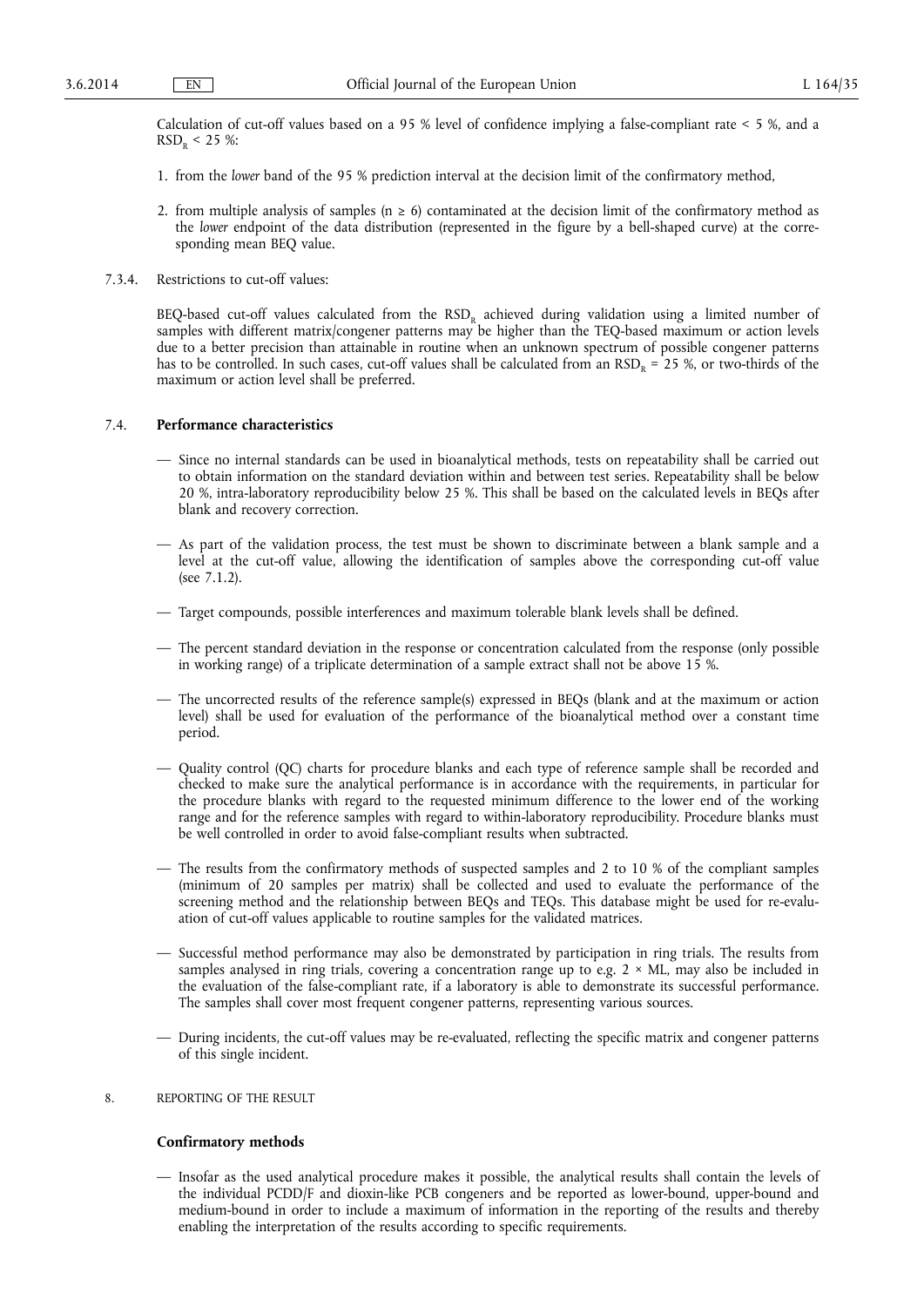- The report shall also include the method used for extraction of PCDD/Fs, dioxin-like PCBs and lipids. The lipid content of the sample shall be determined and reported for food samples with maximum levels expressed on fat basis and an expected fat concentration in the range of  $0 - 2$  % (in correspondence to existing legislation), for other samples is the determination of the lipid content optional.
- The recoveries of the individual internal standards must be made available in case the recoveries are outside the range mentioned in point 6.2, in case the maximum level is exceeded (in this case, the recoveries for one of the two duplicate analysis) and in other cases upon request.
- As the uncertainty of measurement is to be taken into account when deciding about the compliance of a sample, this parameter shall also be made available. Thus, analytical results shall be reported as  $x +$   $\cup$ whereby x is the analytical result and U is the expanded measurement uncertainty using a coverage factor of 2 which gives a level of confidence of approximately 95 %. In case of a separate determination of PCDD/ Fs and dioxin-like-PCBs the sum of the estimated expanded uncertainty of the separate analytical results of PCDD/Fs and dioxin-like PCBs has to be used for the sum of PCDD/Fs and dioxin-like PCBs.
- If the uncertainty of measurement is taken into account by applying CCα (as described in Annex II, point IV. 2), this parameter shall be reported.
- The results shall be expressed in the same units and with (at least) the same number of significant figures as the maximum levels laid down in Regulation (EC) No 1881/2006.

#### **Bioanalytical screening methods**

- The result of the screening shall be expressed as compliant or suspected to be non-compliant (suspected).
- In addition, a result for PCDD/F and/or dioxin-like PCBs expressed in Bioanalytical Equivalents (BEQ) (not TEQ) may be given (see Annex III, point 1). Samples with a response below the reporting limit shall be expressed as lower than the reporting limit.
- For each type of sample matrix, the report shall mention the maximum or action level on which the evaluation is based.
- The report shall mention the type of test applied, the basic test principle and kind of calibration.
- The report shall also include the method used for extraction of PCDD/Fs, dioxin-like PCBs and lipids. The lipid content of the sample shall be determined and reported for food samples with maximum or action levels expressed on fat basis and an expected fat concentration in the range of  $0-2$  % (in correspondence to existing legislation), for other samples is the determination of the lipid content optional.
- In case of samples suspected to be non-compliant, the report needs to include a note on the action to be taken. The concentration of PCDD/Fs and the sum of PCDD/Fs and dioxin-like PCBs in those samples with elevated levels has to be determined/confirmed by a confirmatory method.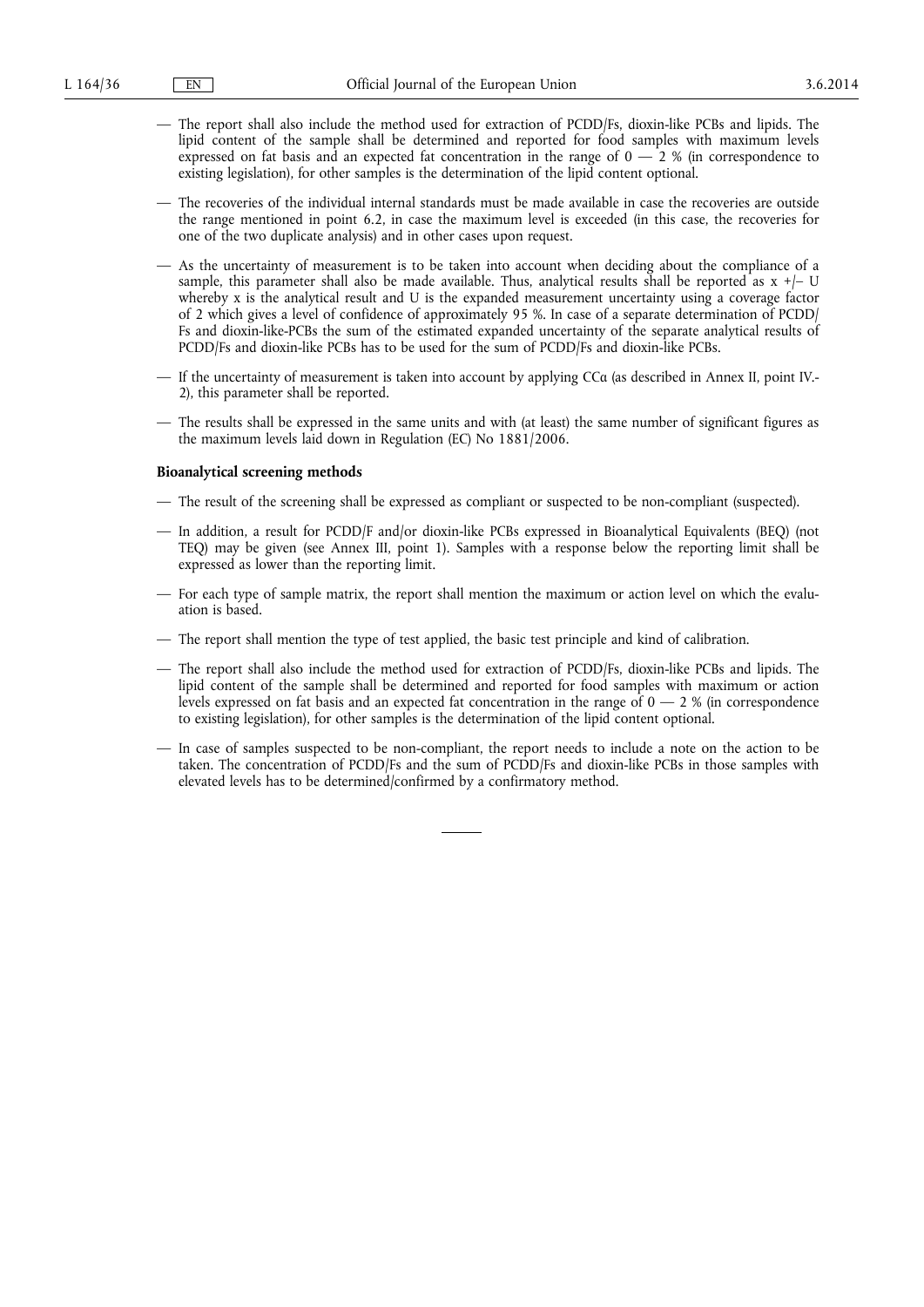# *Appendix to ANNEX III*

WHO-TEFs for human risk assessment based on the conclusions of the World Health Organization (WHO) — International Programme on Chemical Safety (IPCS) expert meeting which was held in Geneva in June 2005 (Martin van den Berg et al., The 2005 World Health Organization Re-evaluation of Human and Mammalian Toxic Equivalency Factors for Dioxins and Dioxin-like Compounds. Toxicological Sciences 93(2), 223–241 (2006))

| Congener                  | TEF value | Congener                                               | TEF value |
|---------------------------|-----------|--------------------------------------------------------|-----------|
| Dibenzo-p-dioxins (PCDDs) |           | 'Dioxin-like' PCBs<br>Non-ortho PCBs + Mono-ortho PCBs |           |
| 2, 3, 7, 8-TCDD           | 1         | <b>Non-ortho PCBs</b>                                  |           |
| 1,2,3,7,8-PeCDD           | 1         |                                                        |           |
| 1, 2, 3, 4, 7, 8-HxCDD    | 0,1       | <b>PCB 77</b>                                          | 0,0001    |
| 1,2,3,6,7,8-HxCDD         | 0,1       | <b>PCB 81</b>                                          | 0,0003    |
| 1,2,3,7,8,9-HxCDD         | 0,1       | <b>PCB 126</b>                                         | 0,1       |
| 1,2,3,4,6,7,8-HpCDD       | 0,01      | <b>PCB 169</b>                                         | 0,03      |
| <b>OCDD</b>               | 0,0003    |                                                        |           |
| Dibenzofurans (PCDFs)     |           | <b>Mono-ortho PCBs</b>                                 |           |
| 2, 3, 7, 8-TCDF           | 0,1       | <b>PCB 105</b>                                         | 0,00003   |
| 1,2,3,7,8-PeCDF           | 0,03      | <b>PCB 114</b>                                         | 0,00003   |
| 2,3,4,7,8-PeCDF           | 0,3       | <b>PCB 118</b>                                         | 0,00003   |
| 1,2,3,4,7,8-HxCDF         | 0,1       | <b>PCB 123</b>                                         | 0,00003   |
| 1,2,3,6,7,8-HxCDF         | 0,1       | <b>PCB 156</b>                                         | 0,00003   |
| 1,2,3,7,8,9-HxCDF         | 0,1       | <b>PCB 157</b>                                         | 0,00003   |
| 2,3,4,6,7,8-HxCDF         | 0,1       | <b>PCB 167</b>                                         | 0,00003   |
| 1,2,3,4,6,7,8-HpCDF       | 0,01      | <b>PCB 189</b>                                         | 0,00003   |
| 1,2,3,4,7,8,9-HpCDF       | 0,01      |                                                        |           |
| <b>OCDF</b>               | 0,0003    |                                                        |           |

Abbreviations used: 'T' = tetra; 'Pe' = penta; 'Hx' = hexa; 'Hp' = hepta; 'O' = octa; 'CDD' = chlorodibenzodioxin; 'CDF' = chlorodibenzofuran; 'CB' = chlorobiphenyl.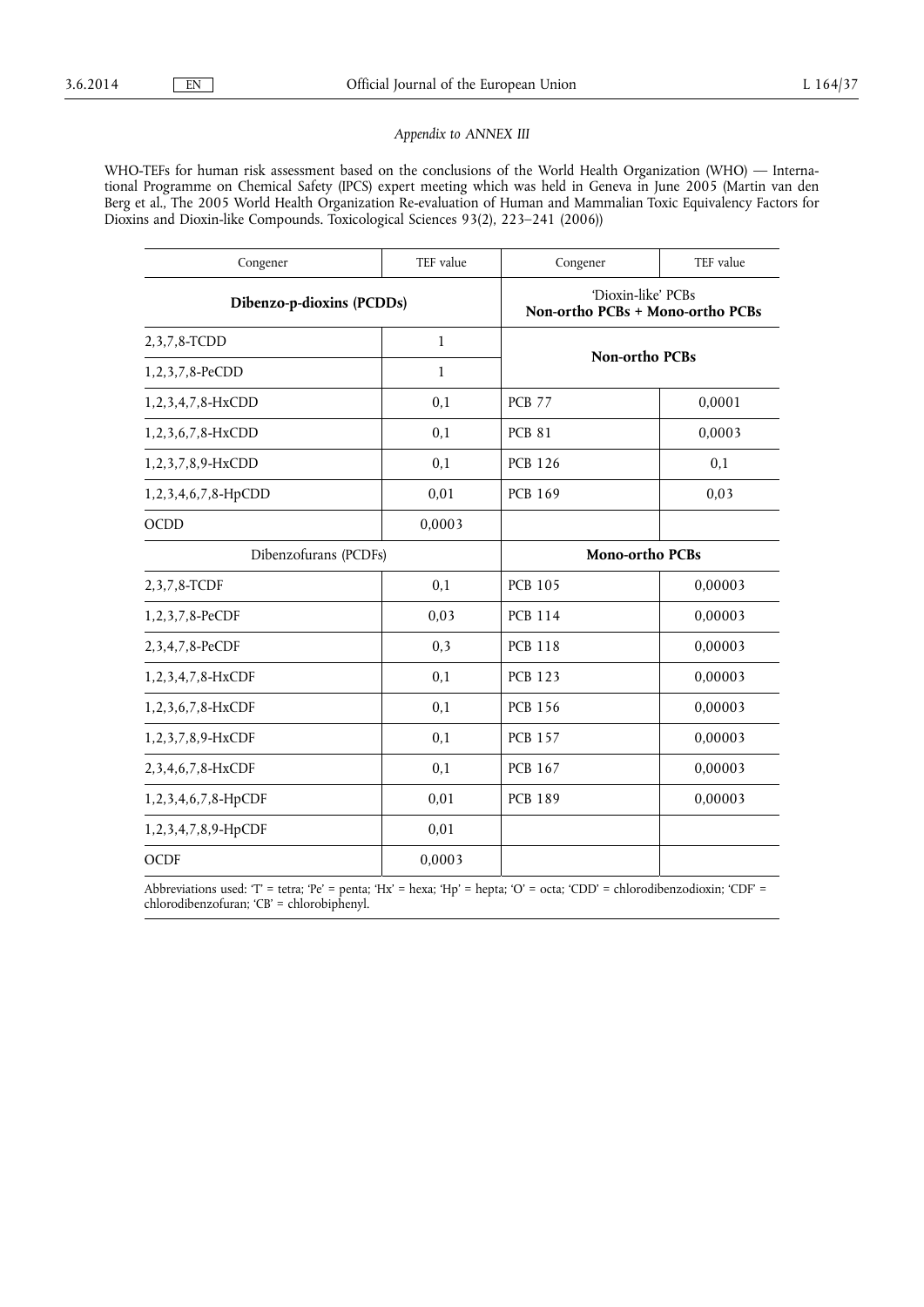#### *ANNEX IV*

#### **SAMPLE PREPARATION AND REQUIREMENTS FOR METHODS OF ANALYSIS USED IN CONTROL OF THE LEVELS OF NON-DIOXIN-LIKE PCBS (PCB # 28, 52, 101, 138, 153, 180) IN CERTAIN FOODSTUFFS**

The requirements set out in this Annex shall be applied where foodstuffs are analysed for the official control of the levels of non-dioxin-like polychlorinated biphenyls (non-dioxin-like PCBs) and for other regulatory purposes.

# 1. **Applicable detection methods:**

Gas Chromatography/Electron Capture Detection (GC-ECD), GC-LRMS, GC-MS/MS, GC-HRMS or equivalent methods.

## 2. **Identification and confirmation of analytes of interest:**

- Relative retention time in relation to internal standards or reference standards (acceptable deviation of  $+/-$  0,25 %).
- Gas chromatographic separation of all six indicator PCBs (PCB 28, PCB 52, PCB 101, PCB 138, PCB 153 and PCB 180) from interfering substances, especially co-eluting PCBs, in particular if levels of samples are in the range of legal limits and non-compliance is to be confirmed.

(Congeners often found to co-elute are e.g. PCB 28/31, PCB 52/69 and PCB 138/163/164. For GC-MS also possible interferences from fragments of higher chlorinated congeners have to be considered.)

- For GC-MS techniques:
	- Monitoring of at least:
		- two specific ions for HRMS,
		- two specific ions of m/z > 200 or three specific ions of m/z > 100 for LRMS,
		- 1 precursor and 2 product ions for MS-MS.
	- Maximum permitted tolerances for abundance ratios for selected mass fragments:

Relative deviation of abundance ratio of selected mass fragments from theoretical abundance or calibration standard for target ion (most abundant ion monitored) and qualifier ion(s):

| Relative intensity of qualifier ion(s)<br>compared to target ion | GC-EI-MS<br>(relative deviation) | $GC$ -CI-MS, $GC$ -MS <sup>n</sup><br>(relative deviation) |
|------------------------------------------------------------------|----------------------------------|------------------------------------------------------------|
| $> 50 \%$                                                        | $\pm$ 10 %                       | ± 20%                                                      |
| $> 20\%$ to 50 %                                                 | ± 15%                            | ± 25%                                                      |
| $> 10\%$ to 20 %                                                 | ± 20%                            | $± 30 \%$                                                  |
| $\leq$ 10 %                                                      | $\pm$ 50 % (*)                   | $\pm$ 50 % (*)                                             |

(\*) Sufficient number of mass fragments with relative intensity > 10 % available, therefore not recommendable to use qualifier ion(s) with a relative intensity of less than 10 % compared to the target ion.

— For GC-ECD:

Confirmation of results exceeding the tolerance with two GC columns with stationary phases of different polarity.

# 3. **Demonstration of performance of method:**

Validation in the range of the maximum level (0,5 to 2 times the maximum level) with an acceptable coefficient of variation for repeated analysis (see requirements for intermediate precision in point 8).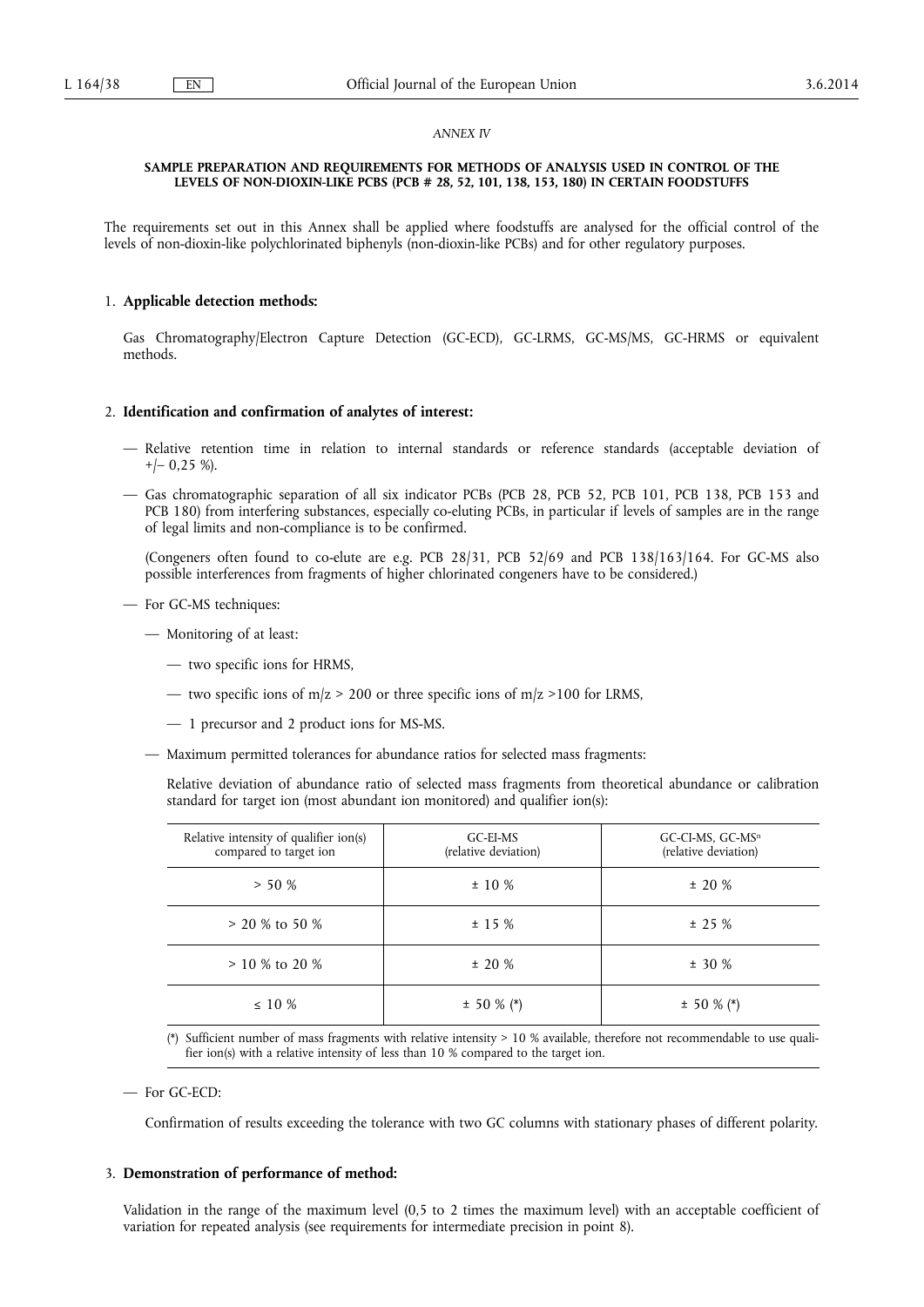## 4. **Limit of quantification:**

The blank values shall not be higher than 30 % of the level of contamination corresponding to the maximum level ( 1 ).

## 5. **Quality control:**

Regular blank controls, analysis of spiked samples, quality control samples, participation in interlaboratory studies on relevant matrices.

# 6. **Control of recoveries:**

- Use of suitable internal standards with physico-chemical properties comparable to analytes of interest.
- Addition of internal standards:
	- Addition to products (before extraction and clean-up process);
	- Addition also possible to extracted fat (before clean-up process), if maximum level is expressed on fat basis.
- Requirements for methods using all six isotope-labelled indicator PCB congeners:
	- Correction of results for recoveries of internal standards;
	- Generally acceptable recoveries of isotope-labelled internal standards are between 50 and 120 %;
	- Lower or higher recoveries for individual congeners with a contribution to the sum of the six indicator PCBs below 10 % are acceptable.
- Requirements for methods using not all six isotope-labelled internal standards or other internal standards:
	- Control of recovery of internal standard(s) for every sample;
	- Acceptable recoveries of internal standard(s) between 60 and 120 %;
	- Correction of results for recoveries of internal standards.
- The recoveries of unlabelled congeners shall be checked by spiked samples or quality control samples with concentrations in the range of the maximum level. Acceptable recoveries for these congeners are between 70 and 120 %.

# 7. **Requirements for laboratories:**

In accordance with the provisions of Regulation (EC) No 882/2004, laboratories shall be accredited by a recognised body operating in accordance with ISO Guide 58 to ensure that they are applying analytical quality assurance. Laboratories shall be accredited following the EN ISO/IEC 17025 standard.

## 8. **Performance characteristics: Criteria for the sum of the six indicator PCBs at the maximum level:**

| Trueness                                             | $-30$ to + 30 % |
|------------------------------------------------------|-----------------|
| Intermediate precision (RSD%)                        | $\leq$ 20 %     |
| Difference between upper and lower bound calculation | $\leq$ 20 %     |

# 9. **Reporting of results**

- Insofar as the used analytical procedure makes it possible, the analytical results shall contain the levels of the individual PCB congeners and be reported as lower-bound, upper-bound and medium-bound in order to include a maximum of information in the reporting of the results and thereby enabling the interpretation of the results according to specific requirements.
- The report shall also include the method used for extraction of PCBs and lipids. The lipid content of the sample shall be determined and reported for food samples with maximum levels expressed on fat basis and an expected fat concentration in the range of  $0 - 2$  % (in correspondence to existing legislation), for other samples is the determination of the lipid content optional.

<sup>(</sup> 1 ) It is highly recommendable to have a lower contribution of the reagent blank level to the level of a contaminant in a sample. It is in the responsibility of the laboratory to control the variation of blank levels, in particular, if the blank levels are subtracted.